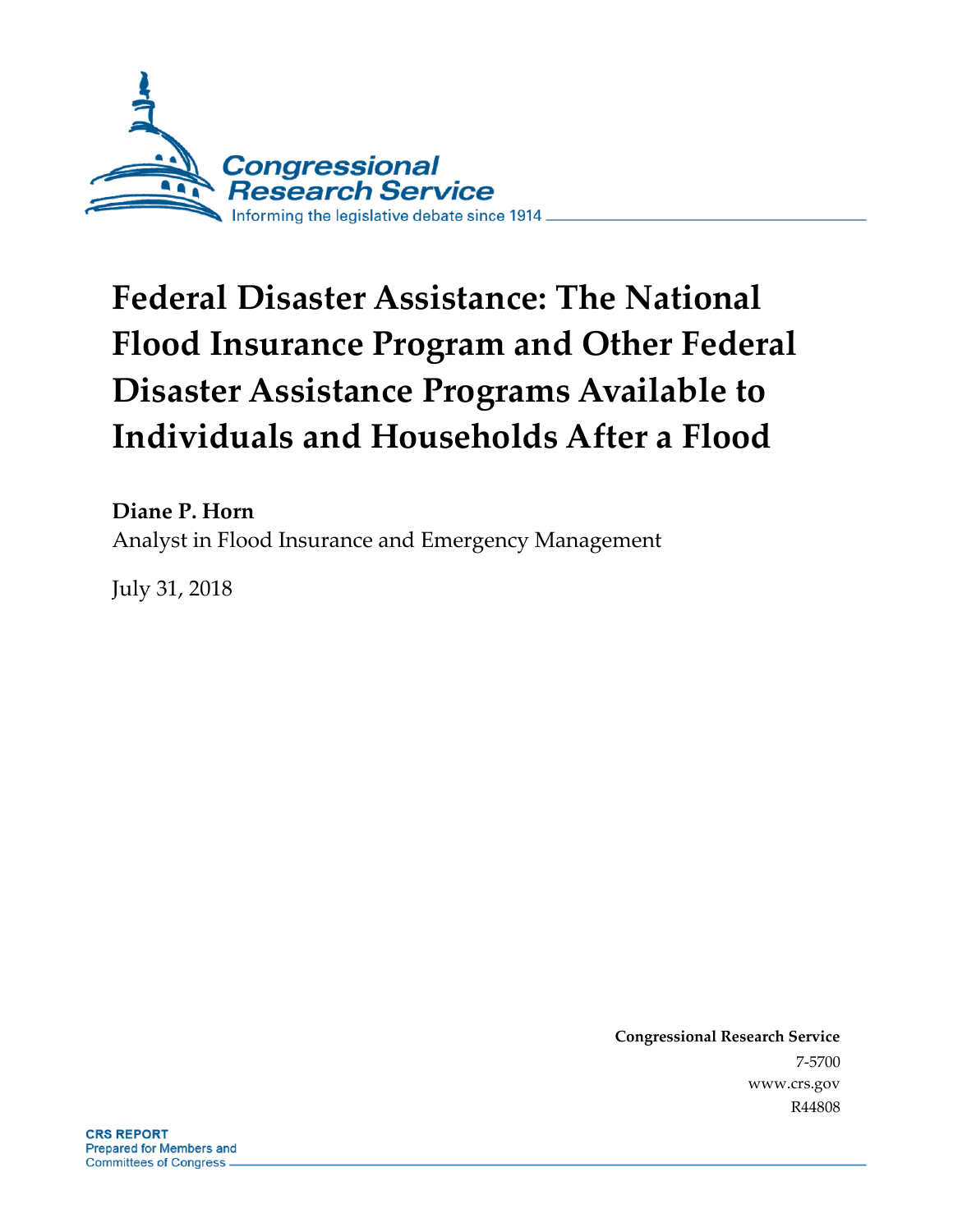## **Summary**

After a flood, people are often uncertain if their eligibility for federal disaster assistance is linked in any way to whether or not they have flood insurance. Because much of the other disaster assistance that is available to individuals comes from the Federal Emergency Management Agency (FEMA), there may be confusion between possible claims provided through the National Flood Insurance Program (NFIP, which is also managed by FEMA), and other disaster assistance programs. This report provides an overview of the assistance available to individuals and households following a flood and provides links to more comprehensive guidance on both flood insurance and disaster assistance.

The National Flood Insurance Program (NFIP) is the main program intended to provide federal assistance to homeowners and renters recovering from flood losses. The maximum coverage for one- to four-family homes is \$100,000 for contents and \$250,000 for buildings coverage. In addition to NFIP claims payments to policyholders, homeowners and renters may also access a number of other federal programs aimed at mitigating the impact on individuals and households. The principal FEMA program to offer assistance to individuals and families is the Individuals and Households Program (IHP). The total of all IHP assistance to one household cannot exceed \$34,000. IHP recipients whose homes are located in a Special Flood Hazard Area, are in a community participating in the NFIP, and who receive assistance for repair, replacement, permanent housing construction, and/or personal property as a result of a flood-related disaster must obtain and maintain flood insurance as a condition of accepting disaster assistance.

The Small Business Administration (SBA) Disaster Loan Program provides direct loans to businesses, nonprofit organizations, homeowners, and renters to repair or replace property destroyed in a federally declared disaster. A Personal Property Loan provides a creditworthy homeowner or renter in a declared disaster area with up to \$40,000 to repair or replace personal property owned by the survivor, while Real Property Loans provide creditworthy homeowners with up to \$200,000 to repair or restore the homeowners' primary residence to its predisaster condition. Recipients of SBA loans must carry flood insurance for the life of the loan.

In some instances that are perceived as catastrophic events, Congress has provided additional resources to states and local governments through the Department of Housing and Urban Development's Community Development Block Grant Disaster Recovery Program (CDBG-DR); however, the CDBG-DR program is not automatically triggered by a disaster. Due to the block grant nature of the program, local and state officials exercise a great deal of discretion in determining which combination of eligible activities to employ. This allows communities to use CDBG-DR funds to meet disaster-related needs, including short-term disaster relief, mitigation activities, and long-term recovery activities. HUD does not provide CDBG-DR funding directly to individuals; however, individuals and families may benefit from a number of the eligible activities for which CDBG-DR funds can be used. Unless the individual state requires the purchase of flood insurance, the recipients of CDBG-DR grants are exempt from the requirement to purchase flood insurance.

The NFIP's authorization expires on November 30, 2018. If the NFIP is not reauthorized and is allowed to lapse, the authority to provide new flood insurance contracts will expire. If the NFIP were to lapse, the unavailability of NFIP insurance could have an impact on other programs such as IHP, SBA disaster loans, and CDBG-DR. Separately from or in conjunction with NFIP reauthorization, the impacts on such other programs may be useful to consider. In particular, Congress may consider revising the requirements for flood insurance in the Flood Disaster Protection Act.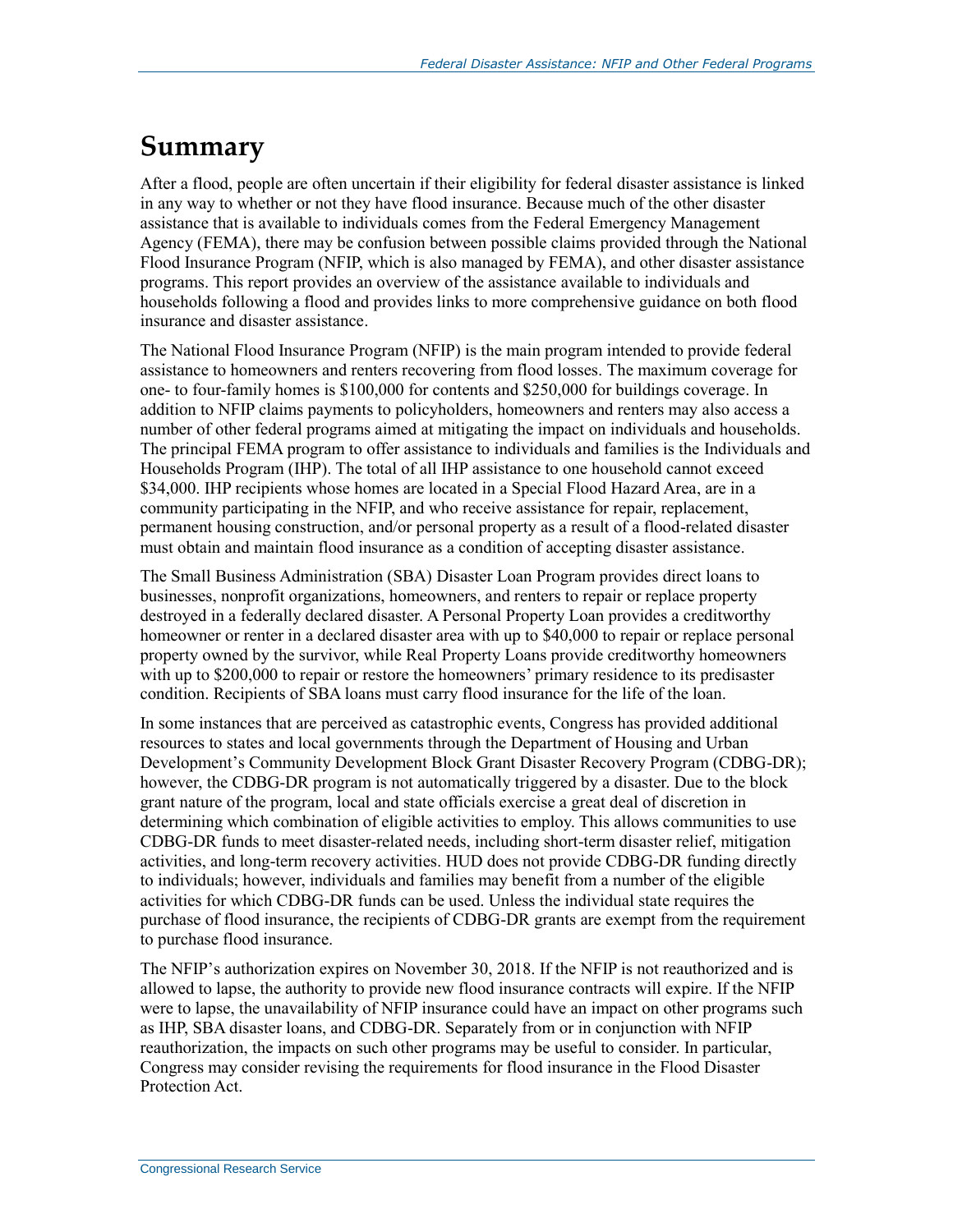## **Contents**

| NFIP Coverage Limits: Other Residential Buildings and Condominiums  5          |  |
|--------------------------------------------------------------------------------|--|
|                                                                                |  |
|                                                                                |  |
|                                                                                |  |
|                                                                                |  |
|                                                                                |  |
|                                                                                |  |
|                                                                                |  |
|                                                                                |  |
|                                                                                |  |
|                                                                                |  |
|                                                                                |  |
|                                                                                |  |
|                                                                                |  |
| Assistance Which May Be Available to Individuals and Families After a Flood 14 |  |
| HUD Community Development Block Grant Disaster Recovery Program 14             |  |
|                                                                                |  |
|                                                                                |  |
|                                                                                |  |
| Unequal Amount of Assistance Available Through Flood Insurance and Disaster    |  |
|                                                                                |  |
|                                                                                |  |
|                                                                                |  |
|                                                                                |  |

## **Tables**

|--|--|

### **Contacts**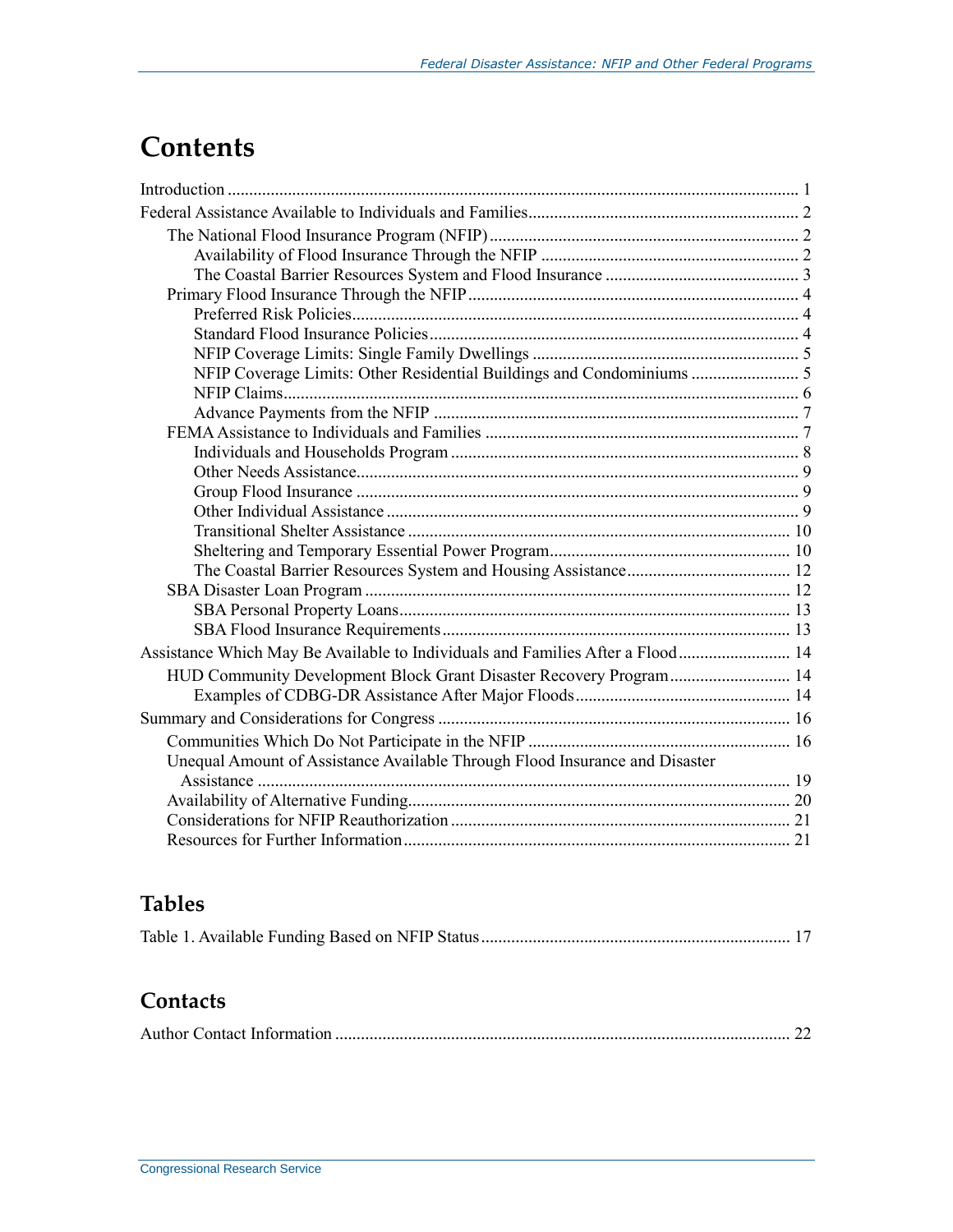## **Introduction**

After a flood event, people are often uncertain about what types of federal assistance they are eligible for, and if their eligibility for federal disaster assistance is linked in any way to whether or not they have flood insurance. Because much of the other disaster assistance that is available to individuals comes from the Federal Emergency Management Agency (FEMA), there may be confusion between possible claims provided through the National Flood Insurance Program (NFIP, which is also managed by FEMA) and other disaster assistance programs. This report provides an overview of the assistance available to individuals and households following a flood and provides links to more comprehensive guidance on both flood insurance and disaster assistance. The NFIP is described in detail in CRS Report R44593, *[Introduction to the National](http://www.crs.gov/Reports/R44593)  [Flood Insurance Program \(NFIP\)](http://www.crs.gov/Reports/R44593)*.

The National Flood Insurance Program (NFIP) is the main program intended to provide federal assistance to homeowners and renters recovering from flood losses. The NFIP was established by the National Flood Insurance Act of 1968 (NFIA, 42 U.S.C. §4001 et seq.). The general purpose of the NFIP is both to offer primary flood insurance to properties with significant flood risk, and to reduce flood risk through the adoption of floodplain management standards. As of May 2018, the NFIP had over 5 million flood insurance policies providing over \$1.28 trillion in coverage.<sup>1</sup> Nationally, as of July 2018, about 22,322 communities in 56 states and jurisdictions participated in the NFIP.<sup>2</sup> According to FEMA, the program saves the nation an estimated \$1.87 billion annually in flood losses avoided because of the NFIP's building and floodplain management regulations.<sup>3</sup>

In addition to NFIP claims payments to policyholders, homeowners and renters may also access a number of other federal programs aimed at mitigating the impact on individuals and households. As described below, Congress established certain limits on the availability of federal disaster assistance dependent on whether individuals had flood insurance, as set out by the Flood Disaster Protection Act of 1973 (FDPA, [P.L. 93-234,](http://www.congress.gov/cgi-lis/bdquery/R?d093:FLD002:@1(93+234)) 87 Stat 985). In addition to requiring property owners with federally backed mortgages to have flood insurance, $4$  the FDPA restricts access to federal financial assistance for *acquisition or construction purposes*<sup>5</sup> for use in any area that has been

 $\overline{a}$ 

<sup>5</sup> *Financial assistance for acquisition or construction purposes* is defined at 42 U.S.C §4003(4) and means

<sup>&</sup>lt;sup>1</sup> Statistics on the NFIP policy and claims are available from FEMA's website at https://www.fema.gov/policy-claimstatistics-flood-insurance.

<sup>&</sup>lt;sup>2</sup> Based on FEMA's map inventory, 98.8% of the U.S. population is mapped with an existing flood map. Over 88% of the population lives in a community that has received a modernized product. Email correspondence from FEMA Congressional Affairs staff, April 20, 2017. Detailed information about which communities participate and where is available from the Community Status Book, found on FEMA's website at https://www.fema.gov/national-floodinsurance-program-community-status-book.

<sup>3</sup> Ibid.

<sup>4</sup> The mandatory purchase requirement is discussed in this report in the section entitled Primary Flood Insurance through the NFIP.

any form of financial assistance which is intended in whole or in part for the acquisition, construction, reconstruction, repair, or improvement of any publicly or privately owned building or mobile home, and for any machinery, equipment, fixtures, and furnishings contained or to be contained therein, and shall include the purchase or subsidization of mortgages or mortgage loans but shall exclude assistance pursuant to the Disaster Relief and Emergency Assistance Act [42 U.S.C. 5121 et seq.] (other than assistance under such Act in connection with a flood).

*Financial assistance* is also separately defined at 42 U.S.C. §4003(3) and means "any form of loan, grant, guaranty, insurance, payment, rebate, subsidy, disaster assistance loan or grant, or any other form of direct or indirect Federal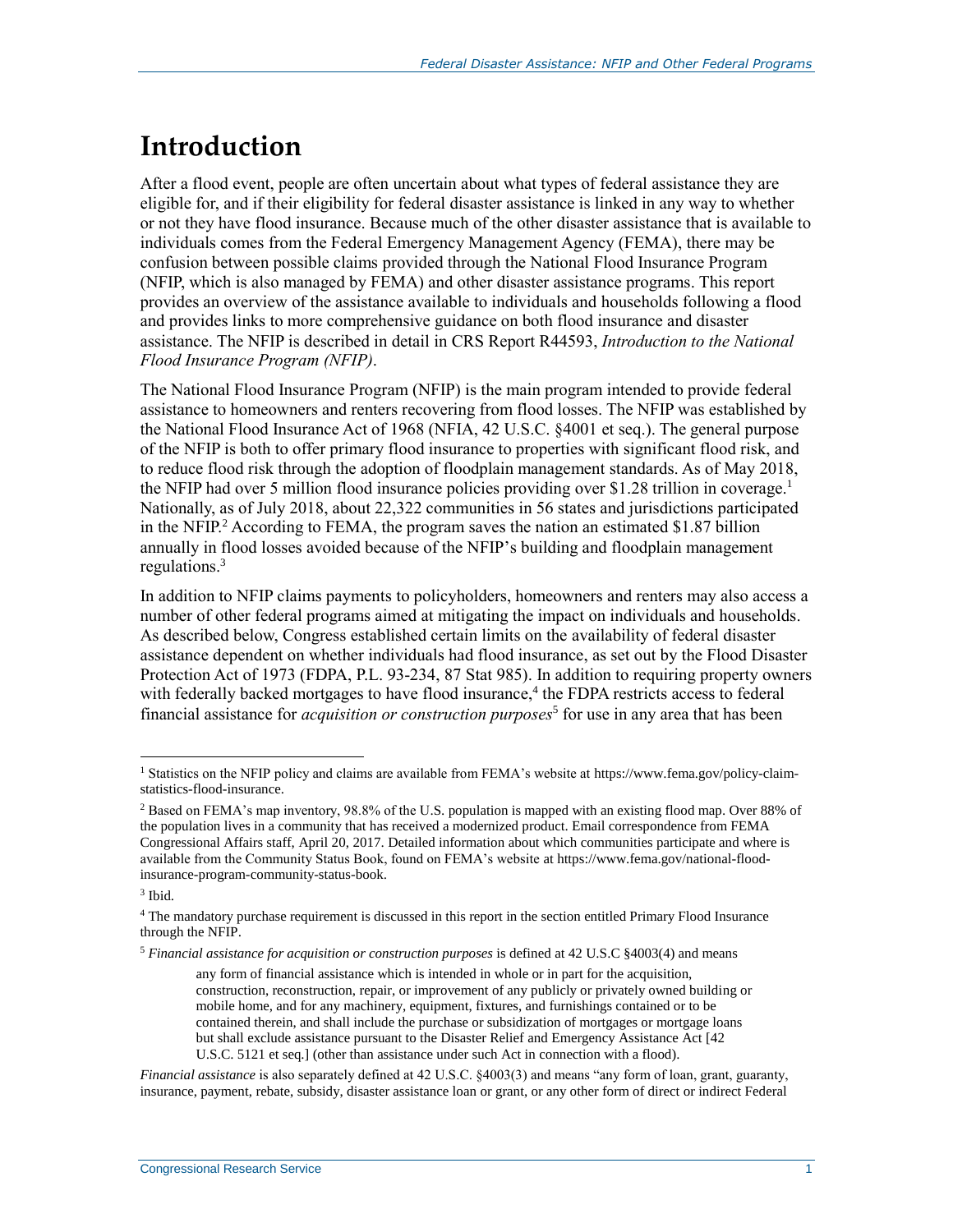identified as having special flood hazards (i.e., what is known as a Special Flood Hazard Area, or SFHA), and in which the sale of flood insurance has been made available under the NFIP, unless covered by flood insurance (i.e., the community participates in the NFIP). <sup>6</sup> The Robert T. Stafford Disaster Relief and Emergency Assistance Act [\(P.L. 93-288,](http://www.congress.gov/cgi-lis/bdquery/R?d093:FLD002:@1(93+288)) as amended, Stafford Act) also sets restrictions to flood disaster assistance, stating that notwithstanding any other provision of law, no federal disaster relief assistance made available in a flood disaster area may be used to make a payment (including any loan assistance payment) to a person for repair, replacement, or flood disaster assistance that was conditional on the person first having obtained flood insurance under applicable federal law and subsequently having failed to obtain and maintain flood insurance as required under applicable federal law on such property.<sup>7</sup>

## **Federal Assistance Available to Individuals and Families**

### **The National Flood Insurance Program (NFIP)**

#### **Availability of Flood Insurance Through the NFIP**

A core design feature of the NFIP is that communities<sup>8</sup> are not required to participate in the program by any law or regulation. Rather, communities in the United States voluntarily participate in the NFIP generally as a means of securing access to the primary flood insurance offered by the NFIP. Essentially, the NFIP is structured so that the availability of primary flood insurance through the NFIP is tied to the adoption and enforcement of floodplain management standards by participating communities. FEMA is only allowed to provide flood insurance to "those States or areas (or subdivisions thereof)" where "adequate land use and control measures" have been adopted that "are consistent with the comprehensive criteria for land management and use developed" by the NFIP.<sup>9</sup> Thus, communities that participate in the NFIP, and therefore whose residents may access the NFIP's primary flood insurance, also must adopt, through local or state laws, minimum floodplain management standards that are described in FEMA regulations. Communities are required to adopt these minimum floodplain management standards in order to participate in the NFIP.<sup>10</sup> FEMA has set forth the minimum standards it requires for participation in the NFIP in federal regulations.<sup>11</sup> Though the standards appear in federal regulations, the standards only have the force of law because they are adopted and enforced by a state or local government.

A community that has been found failing to enforce the floodplain management standards may be placed on probation and ultimately suspended from the NFIP. However, a community cannot be

assistance, other than general or special revenue sharing or formula grants made to States."

<sup>6</sup> 42 U.S.C §4012a(a).

 $742$  U.S.C. §5154a(a).

<sup>8</sup> 44 C.F.R. 59.1 defines community as "any State or area or political subdivision thereof, or any Indian tribe or authorized tribal organization, or Alaska Native village or authorized native organization, which has authority to adopt and enforce flood plain management regulations for the areas within its jurisdiction."

<sup>9</sup> 42 U.S.C §4012(c)(2).

 $10$  42 U.S.C. 4022(a)(1).

 $11$  See 44 C.F.R. Part 60, particularly 44 C.F.R. 60.3.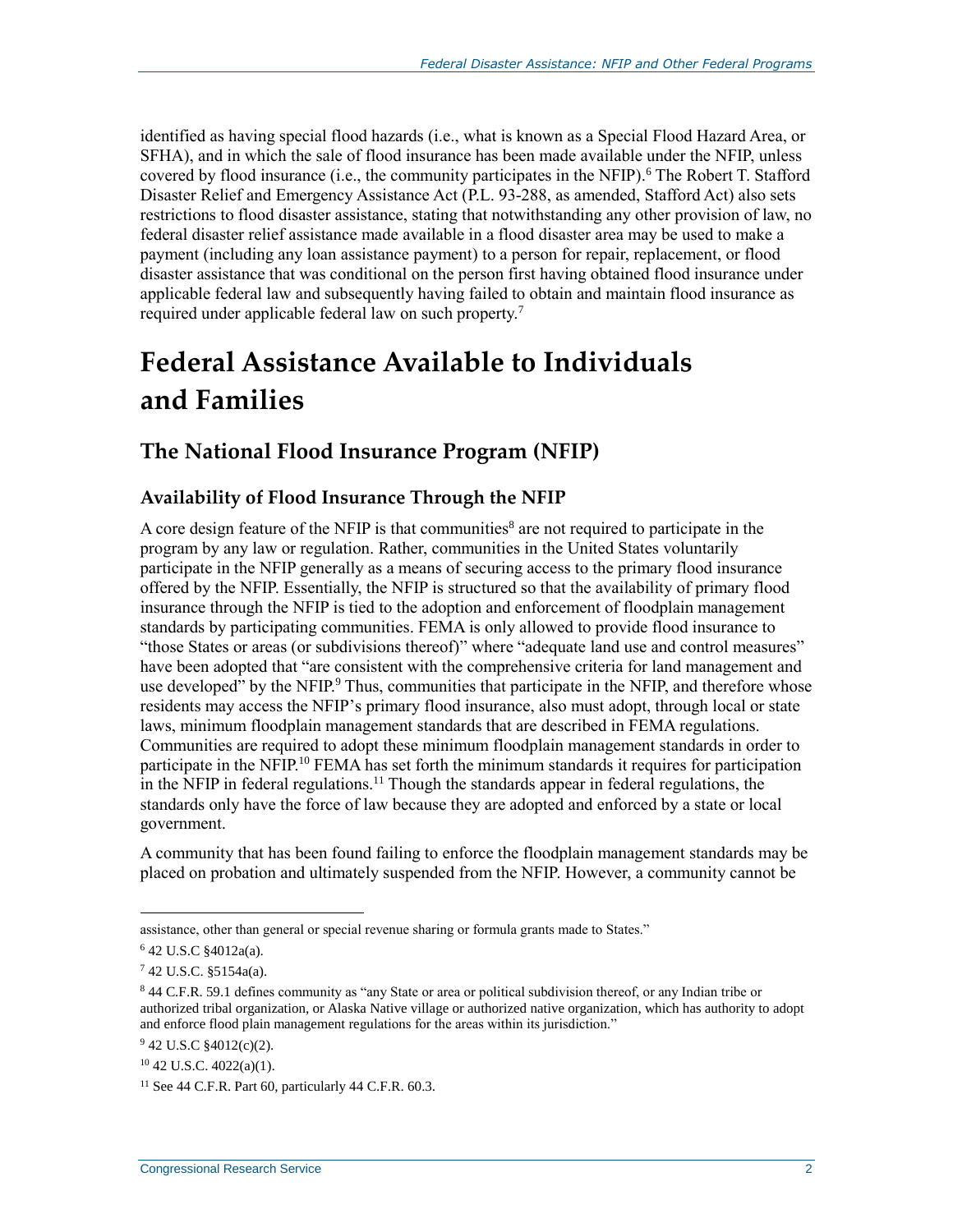removed from the NFIP because of increased or excess flood insurance claims and losses. Rather, probation and suspension only occur if the community fails to uphold its obligations related to floodplain management.<sup>12</sup> Communities that have been suspended or those communities that do not participate in the NFIP can face significant consequences. Most importantly, residents of these communities are not able to purchase primary flood insurance through the NFIP, which may result in significant uninsured property risk in that community. In addition, if a community does not participate in, or has been suspended from, the NFIP but has been previously mapped by FEMA for flood hazards, it is difficult for the community and policyholders to access some other forms of federal assistance for areas in the floodplain.<sup>13</sup>

For example, by law, no federal assistance may be provided for acquisition or construction purposes in an area that has been identified as having special flood hazards unless the property is covered by flood insurance.<sup>14</sup> Likewise, as federally backed mortgages require flood insurance for properties in the Special Flood Hazard Area (SFHA), <sup>15</sup> these property owners would be required to obtain such insurance in the private market. A community is allowed to leave the NFIP at its will, but the potential consequences of that decision are similar to those if the community has been suspended.

#### **The Coastal Barrier Resources System and Flood Insurance**

In some other special cases NFIP flood insurance may not be available; for example, no new NFIP flood insurance coverage<sup>16</sup> may be provided for new construction or structures with substantial improvements which are located on any coastal barrier within the John H. Chafee Coastal Barrier Resources System (CBRS). <sup>17</sup> The CBRS contains two types of units: System units<sup>18</sup> and Otherwise Protected Areas (OPAs).<sup>19</sup> System units are generally comprised of private lands that were relatively undeveloped at the time of their designation within the CBRS. The boundaries of system units are generally intended to follow geomorphic, development, or cultural features. OPAs are generally comprised of lands held by a qualified organization primarily for wildlife refuge, sanctuary, recreational, or natural resource conservation purposes. The boundaries of OPAs are generally intended to coincide with the boundaries of conservation or recreation areas such as state parks and national wildlife refuges.<sup>20</sup>

 $\overline{a}$ 

<sup>18</sup> 16 U.S.C. §3502.

 $12$  The conditions under which a community can be placed on probation or suspended from the NFIP are described in detail in CRS Report R44593, *Introduction to the National Flood Insurance Program (NFIP)*, pp. 20-21.

<sup>&</sup>lt;sup>13</sup> For additional details on the effects of suspension, see FEMA's website at http://www.fema.gov/suspension. <sup>14</sup> 42 U.S.C. §4012a(a).

<sup>&</sup>lt;sup>15</sup> A Special Flood Hazard Area (SFHA) is defined by FEMA as an area having special flood, mudflow or flood-related erosion hazards and shown on a Flood Hazard Boundary Map or a Flood Insurance Rate Map. See the following section on Primary Flood Insurance through the NFIP for a more detailed description of SFHAs.

<sup>16</sup> 42 U.S.C. §4028.

<sup>&</sup>lt;sup>17</sup> The Coastal Barrier Resources Act (P.L. 97-348), as amended, designates undeveloped coastal barriers and adjacent areas, where most federal spending that would support additional development is prohibited. 42 U.S.C. §4028(a) prohibits the issuance of new flood insurance coverage in the CBRS. More details about the CBRA can be found in CRS Report RL34339, *Coastal Zone Management: Background and Reauthorization Issues*. For additional information about flood insurance and the Coastal Barrier Resources System, see 44 C.F.R. Part 71, particularly 71.3, and the NFIP Flood Insurance Manual, revised April 2018, Section CBRS 1, which can be accessed at https://www.fema.gov/medialibrary-data/1523648891506-09056f549d51efc72fe60bf4999e904a/19\_cbrs\_508\_apr2018.pdf.

<sup>19</sup> §12(2) of P.L. 101-591.

<sup>20</sup> See U.S. Fish and Wildlife Service information on the Coastal Barrier Resources Act at https://www.fws.gov/ ecological-services/habitat-conservation/cbra/Act/index.html.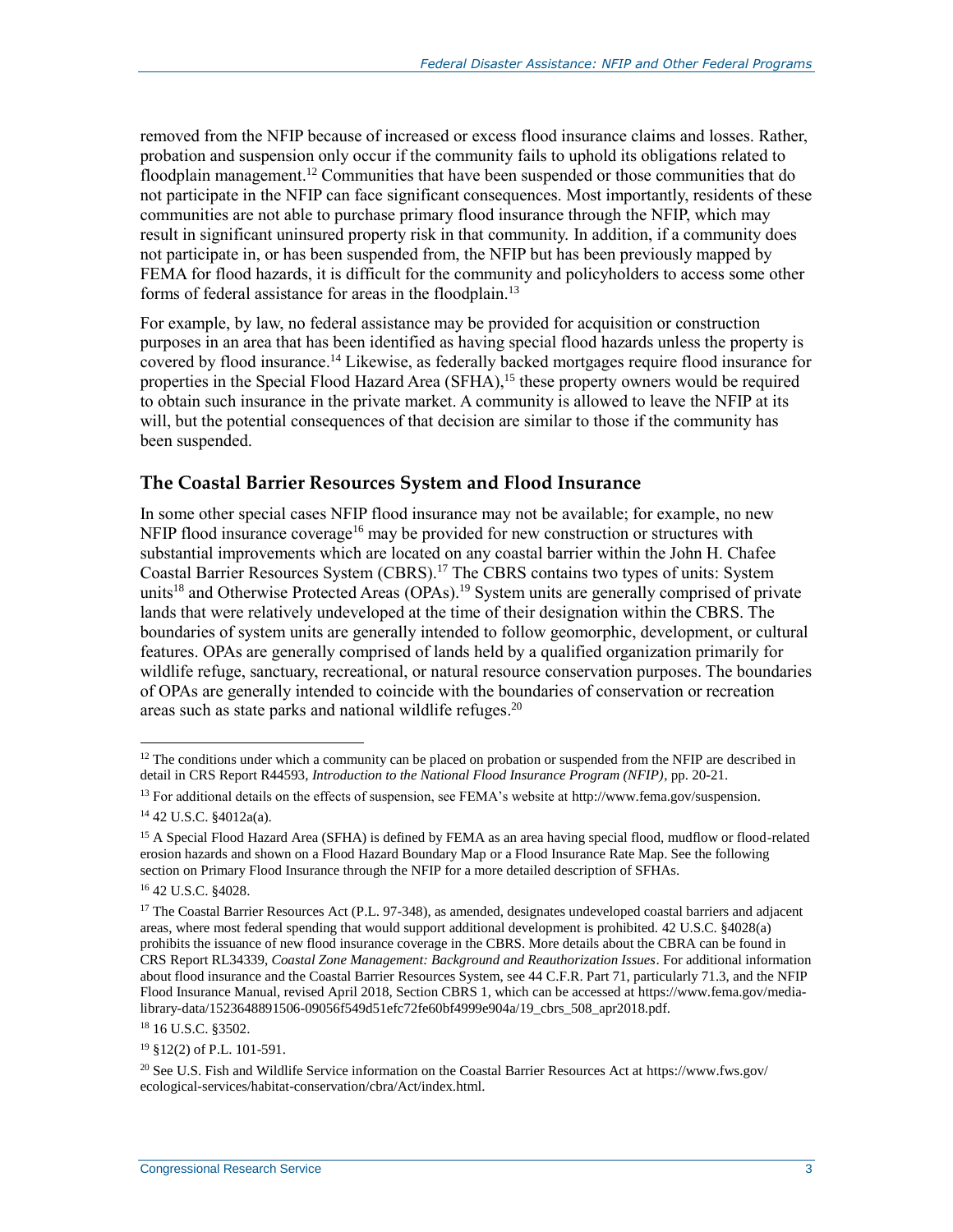### **Primary Flood Insurance Through the NFIP**

FEMA develops, in coordination with participating communities, flood maps called Flood Insurance Rate Maps (FIRMs) that depict the community's floodplain and flood risk. A key aspect of this flood mapping is the identification of the Special Flood Hazard Area (SFHA). The SFHA is intended to distinguish the flood risk zones that have a chance of flooding during a "1 in 100 year flood" or greater frequency. This means that properties have a risk of 1% *or greater* of flooding every year if located in a SFHA. In a community that participates or has participated in the NFIP, owners of properties in the mapped SFHA are required to purchase flood insurance as a condition of receiving a federally backed mortgage. By law and regulation, federal agencies, federally regulated lending institutions, and government-sponsored enterprises must require these property owners to purchase flood insurance as a condition of any mortgage that these entities make, guarantee, or purchase.<sup>21</sup> Property owners falling under this mandate may purchase flood insurance through the NFIP or through a private company, so long as the private flood insurance "provides flood insurance coverage which is at least as broad as the coverage" of the NFIP, among other conditions.<sup>22</sup> Not all mortgages in the SFHA are affected by this mandatory purchase requirement. For example, a personal mortgage loan between two private parties (such as between family members), or a mortgage issued by a private mortgage company that is *not* then sold on the secondary market to a bank or entity like Fannie Mae, *may* not require flood insurance. Even if they are not technically required to mandate flood insurance by federal law, the issuing party may still require it as a means of financially securing the property.

#### **Preferred Risk Policies**

Flood insurance is optional for properties outside the SFHA regardless of whether they have a federally backed mortgage. However, as there is still a risk of flooding outside the SFHA, residents of NFIP participating communities with property located outside the SFHA may voluntarily purchase a lower-cost Preferred Risk Policy (PRP). Rates for PRPs are lower than for properties in SFHAs in accordance with their lower risk profile; however, unlike properties in the SFHA, an individual may be denied a PRP if there is significant loss history for the property.<sup>23</sup> FEMA encourages the purchase of PRPs both to reduce the financial flood risk of a broader group of individuals, and to expand the number of NFIP policyholders, thus improving the fiscal soundness of the NFIP portfolio.

#### **Standard Flood Insurance Policies**

FEMA has considerable discretion under the law to craft the details of the flood insurance policies it sells through the NFIP.<sup>24</sup> Currently, there are three policies that the NFIP uses to sell primary flood insurance—the Dwelling, the General Property, and the Residential Condominium Building Association policy (RCBAP) forms. Collectively, these Standard Flood Insurance Policies (SFIPs) appear in regulations, and coverage qualifications are generally equivalent.<sup>25</sup>

<sup>21</sup> 42 U.S.C. §4012a.

<sup>22</sup> 42 U.S.C §4012a(b).

<sup>23</sup> For additional information on PRPs and restrictions, see FEMA, *Flood Insurance Manual, Preferred Risk Policy Section*, Revised April 2018, at https://www.fema.gov/media-library-data/1523307331106- 4cf9726b2eb04c3471a3e9d37a58fa6a/09\_prp\_508\_apr2018.pdf.

<sup>24</sup> 42 U.S.C. §4013(a).

<sup>&</sup>lt;sup>25</sup> See 44 C.F.R. Part 61, Appendix A. Copies of the policy forms are also available on FEMA's website at https://www.fema.gov/national-flood-insurance-program/standard-flood-insurance-policy-forms.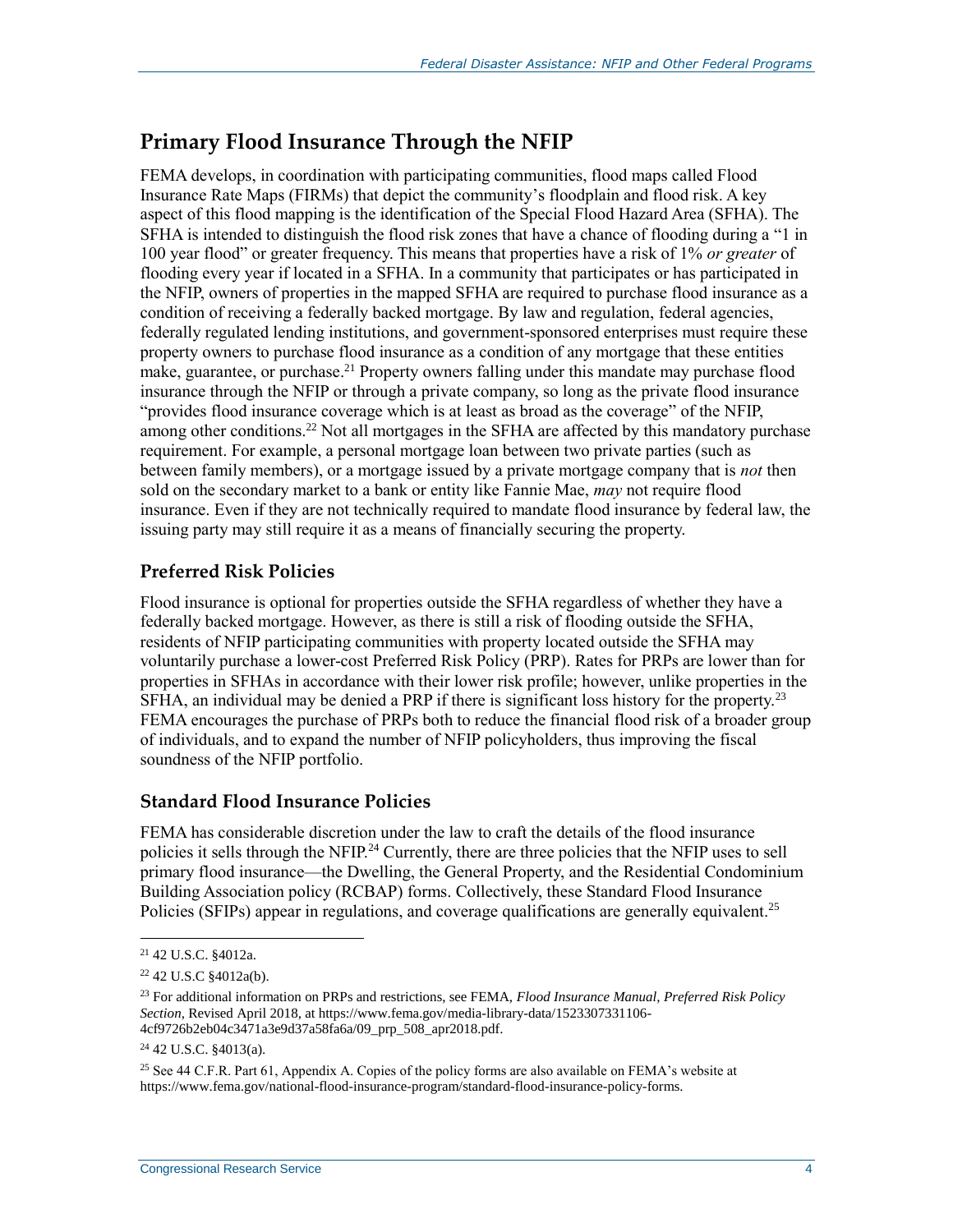Within the SFIPs sold by the NFIP, there are numerous policy exclusions that are often not understood by policyholders. For example, SFIPs have limited coverage of basements or crawlspaces.<sup>26</sup> Because SFIP coverage limits are often less than the value of a structure or the value of the property's contents, policyholders can obtain excess flood insurance to cover losses beyond the coverage limit. However, such excess coverage is not sold by the NFIP, and can only be purchased through the private insurance market.

#### **NFIP Coverage Limits: Single Family Dwellings**

The maximum coverage limits available from the NFIP are determined by occupancy type and location in or out of a SFHA (see **[Table 1](#page-19-0)**). The NFIP defines three main occupancy types: Single Family Dwelling,<sup>27</sup> Other Residential Building,<sup>28</sup> and Business Building.<sup>29</sup> The distinction between residential and nonresidential is determined by the percentage of the floor space which is devoted to commercial uses.

Policyholders are able to elect coverage for both their building property and separate coverage for contents. Renters may obtain a contents-only coverage. The maximum coverage with either a SFIP or a PRP for single-family dwellings (which also includes single-family residential units within a 2-4 family building) is \$100,000 for contents and up to \$250,000 for buildings coverage.

#### **NFIP Coverage Limits: Other Residential Buildings and Condominiums**

For Other Residential Buildings which are not covered by a Residential Condominium Building Association Policy (RCBAP), the maximum available coverage limit is \$250,000 for building coverage and \$100,000 for contents coverage. These limits apply to all single condominium units and all other buildings not in a condominium form of ownership, including cooperatives, timeshares, apartment buildings, dormitories, and assisted-living facilities. The Other Residential Building category also includes hotels, motels, tourist homes, and rooming houses which have more than four units where the normal guest occupancy is six months or more.<sup>30</sup> An individual

<sup>26</sup> For a basic guide to coverage under the SFIP, see FEMA, *Summary of Coverage*, FEMA F-679, November 2012, at http://www.fema.gov/media-library-data/20130726-1620-20490-4648/f\_679\_summaryofcoverage\_11\_2012.pdf.

<sup>&</sup>lt;sup>27</sup> FEMA's definition of a Single-Family Dwelling is either (1) a residential single-family building in which the total floor area devoted to nonresidential uses is less than 50% of the building's total floor area, or (2) a single-family residential unit within a 2-4 family building, other residential building, business, or nonresidential building, in which commercial uses within the unit are limited to less than 50% of the unit's total floor area. See FEMA, *Flood Insurance Manual, Definitions Section*, April 2018, p. DEF 9, https://www.fema.gov/media-library-data/1523648919158- 09056f549d51efc72fe60bf4999e904a/23\_definitions\_508\_apr2018.pdf.

 $28$  FEMA defines an Other Residential Building as a residential building that is designed for use as a residential space for 5 or more families, or a mixed-use building in which the total floor space devoted to nonresidential uses is less than 25% of the total floor area within the building. See FEMA, *Flood Insurance Manual, Definitions Section*, April 2018, p. DEF 7, https://www.fema.gov/media-library-data/1523648919158-09056f549d51efc72fe60bf4999e904a/ 23\_definitions\_508\_apr2018.pdfhttps://www.fema.gov/media-library-data/1503240583997- 30b35cc754f462fe2c15d857519a71ec/23\_definitions\_508\_oct2017.pdf.

 $29$  FEMA defines a Business Building as a building in which the named insured is a commercial enterprise primarily carried out to generate income and the coverage is for (1) a building designed as a nonhabitational building; (2) a mixed-use building in which the total floor area devoted to residential uses is (a) 50% or less of the total floor area within the building if the residential building is a single family property or (b) 75% or less of the total floor area within the building for all other residential properties; or (3) A building designed for use as office or retail space, wholesale space, hospitality space, or for similar uses. See FEMA, *Flood Insurance Manual, Definitions Section*, April 2018, p. DEF 1, https://www.fema.gov/media-library-data/1523648919158-09056f549d51efc72fe60bf4999e904a/ 23\_definitions\_508\_apr2018.pdf.

<sup>30</sup> FEMA, *Flood Insurance Manual, General Rules Section*, October 2017, p. GR6, https://www.fema.gov/media-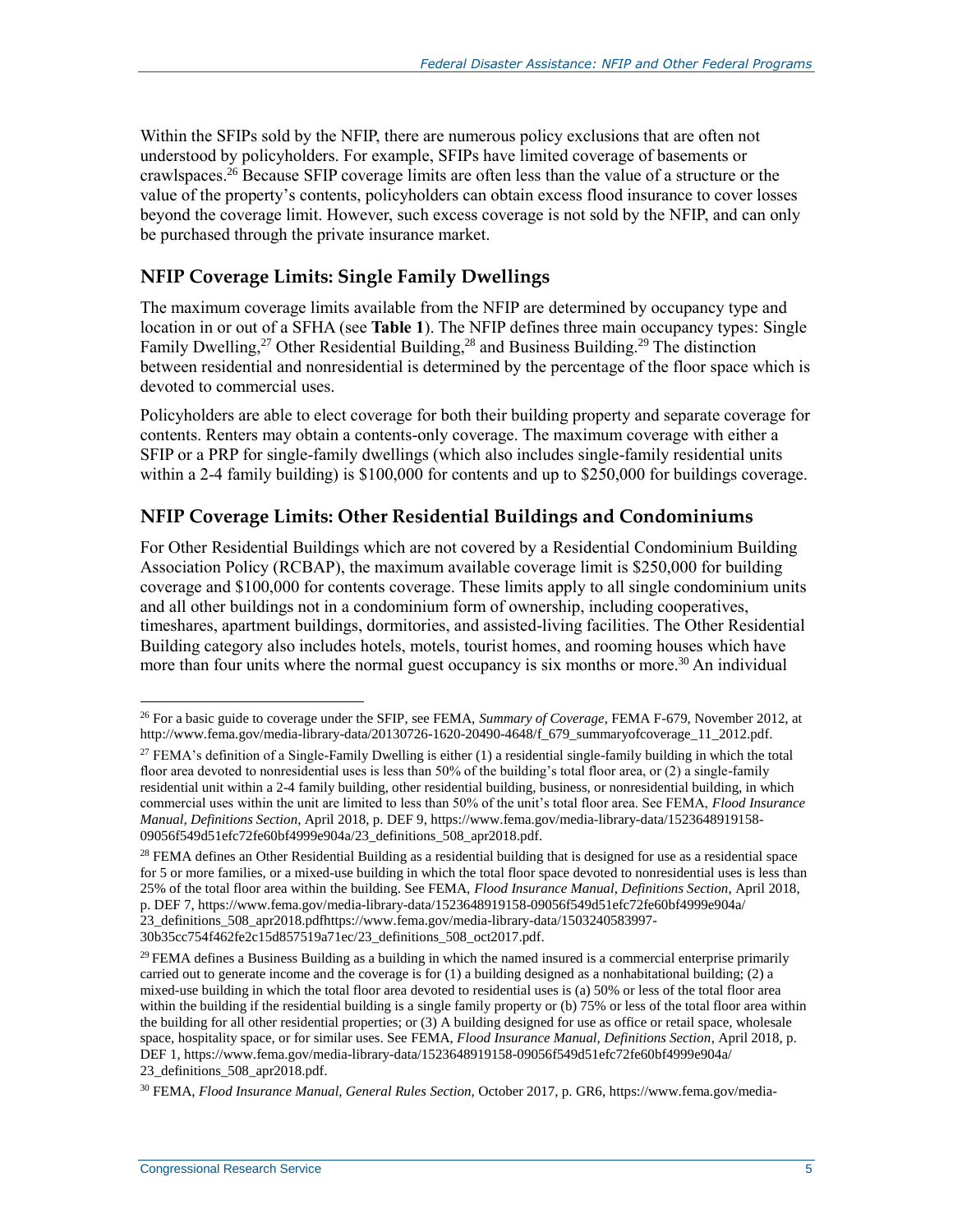dwelling unit in a condominium not covered by the RCBAP may be separately insured under the Dwelling form, in the name of the unit owner, up to the limits of insurance coverage for a singlefamily dwelling (up to \$100,000 for contents, up to \$250,000 for building elements). A residential condominium association may purchase insurance coverage under the RCBAP on behalf of the association and the unit owners to cover the building and, if desired, coverage of commonly owned contents. In this case, the maximum limit for the building is the replacement cost, or the total number of units multiplied by  $$250,000$ , whichever is less.<sup>31</sup>

#### **NFIP Claims**

While FEMA provides the overarching management and oversight of the NFIP, the bulk of the day-to-day operation of the NFIP, including claims made after a flood, is handled by private companies. This arrangement between the NFIP and private industry is authorized by statute and guided by regulation.<sup>32</sup> There are two different arrangements that FEMA has established with private industry. The first is the Direct Servicing Agent (DSA), which operates as a private contractor on behalf of FEMA for individuals seeking to purchase flood insurance policies directly from the NFIP. The second arrangement is called the Write-Your-Own (WYO) Program, where private insurance companies are paid to directly write and service the policies themselves. With either the DSA or WYO Program, the NFIP retains the actual financial risk of paying claims for the policy (i.e., underwrites the policy), and the policy terms and premiums are the same.

Following a flood, NFIP policyholders are advised to contact their agent or insurance company to file a claim. This is either one of the WYO companies or the DSA, who will provide an adjuster to assist the policyholder to make a claim. The adjuster will normally take measurements and photographs to assess the damage, provide an estimate of the covered flood damage, and provide a proof of loss form for the policyholder to sign. The estimate, proof of loss form, and other supporting documentation provide the Proof of  $\text{Loss}$ ,<sup>33</sup> which is required before the claim can be paid. The complete Proof of Loss, signed and sworn to by the policyholder, along with documentation to support the amount requested initially and any requests for additional payment, must be sent to the DSA or WYO company within 60 days after the date of loss or within the extension. In severe events, FEMA may authorize an extension of the 60-day period to send the proof of loss to the NFIP adjuster. For example, following both the Louisiana floods in August 2016 and Hurricane Sandy in 2012, FEMA authorized multiple extensions which ultimately gave policyholders 330 days to submit their proof of loss after the Louisiana floods<sup>34</sup> and a full two years to submit their proofs of loss after Sandy. <sup>35</sup> So far, policyholders have been given one year

 $\overline{a}$ library-data/1523307258594-4cf9726b2eb04c3471a3e9d37a58fa6a/03\_general\_rules\_508\_apr2018.pdf.

<sup>31</sup> FEMA, *Flood Insurance Manual, Condominiums Section*, October 2017April 2018,

<sup>4</sup>cf9726b2eb04c3471a3e9d37a58fa6a/06\_condo\_508\_apr2018.pdf.

<sup>32</sup> See primarily 42 U.S.C. §4081 and §4018, and 44 C.F.R. Part 62.

<sup>&</sup>lt;sup>33</sup> The Proof of Loss is the policyholder's statement of the amount of money being requested, signed to and sworn by the policyholder with documentation to support the amount requested. The Proof of Loss is not the claim. The claim is the policyholder's declaration that they are entitled to be paid for a covered loss under the terms of the NFIP flood insurance policy. For additional information on the claims procedure, see FEMA, *Flood Insurance Manual, Claims Section*, April 2018, at https://www.fema.gov/media-library-data/1523307409213- 4cf9726b2eb04c3471a3e9d37a58fa6a/16\_policy\_508\_apr2018.pdf.

<sup>&</sup>lt;sup>34</sup> Federal Emergency Management Agency, Fourth Extension of the Deadline for Sending Proofs of Loss in the State of Louisiana for Claims Related to the Mid-Summer Severe Storms Commencing on August 9, 2016 through August 31, 2016, W-17017, May 5, 2017, at https://bsa.nfipstat.fema.gov/wyobull/2017/w-17017.pdf.

<sup>&</sup>lt;sup>35</sup> Federal Emergency Management Agency, Further Extension of the Time to File a Standard Flood Insurance Policy ("SFIP") Proof of Loss for National Flood Insurance Program ("NFIP") Flood Claims Arising Out of Meteorological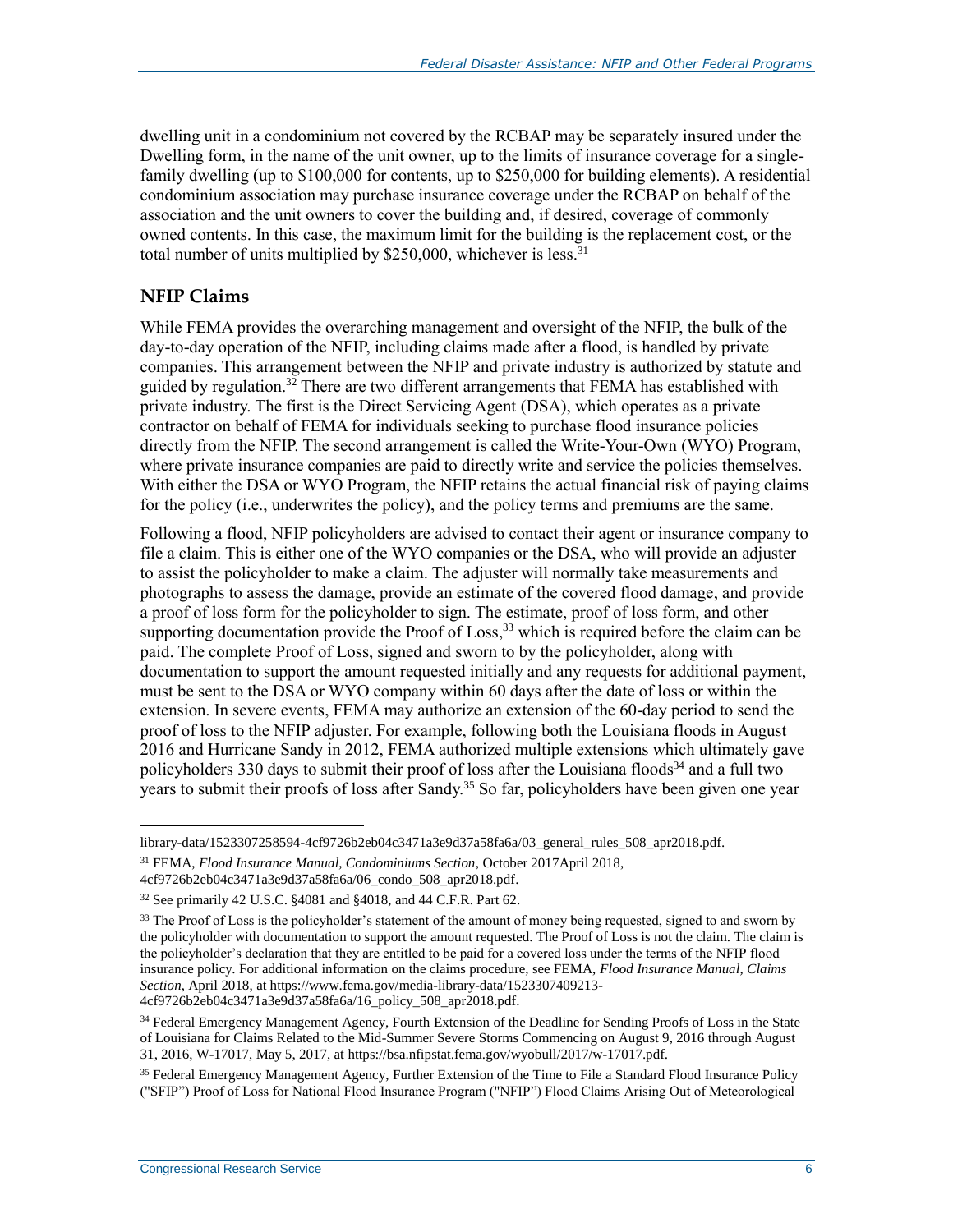from the date of loss to file claims for Hurricane Harvey,  $36$  Hurricane Irma,  $37$  and Hurricane Maria.<sup>38</sup>

#### **Advance Payments from the NFIP**

In some circumstances, FEMA has authorized a conditional waiver to allow insurers (either WYO companies or the NFIP Direct Servicing Agent) to make advance payments to policyholders.<sup>39</sup> These advance payments have been made in two ways.

(1) Pre-inspection: Once a policyholder provides notice of loss, an insurer may offer an advance payment for building and/or personal property damages up to a total of \$5000 after confirming coverage and validating that the insured property has flooded. The insurer may offer a total advance payment of up to \$20,000 if the policyholder provides photographs depicting flood damage to the covered property and either documentation such as receipts verifying out-of-pocket expenses related to the repair or replacement of covered property, or a contractor's itemized damage estimate.

(2) Payment for Significant Damage: If the insurer receives a general contractor's estimate of necessary repairs to the insured property and a flood insurance inspector retained by the insurer has inspected the insured property, an advance payment may be authorized, not to exceed 50% of the general contractor's estimate of necessary repairs. In both cases, the advance payment cannot be used for Additional Living Expenses, <sup>40</sup> and after the claim is settled, the insurer will reduce the final payment by the amount of the advance. If the loss is determined not to be a covered loss, or if the advance payment exceeds the amount of the actual covered loss, the insured will be required to repay the advanced payment (or portion thereof).<sup>41</sup>

#### **FEMA Assistance to Individuals and Families**

When the President declares a major disaster under the Stafford Act, the President's action contains a designation for the types of assistance FEMA will provide for victims of that disaster. Individual Assistance (IA) may be provided for certain declared disaster areas, but not others. IA

Event Sandy, W-14017, April 28, 2014, at http://bsa.nfipstat.fema.gov/wyobull/2014/w-14017.pdf.

<sup>36</sup> Federal Emergency Management Agency, Activation of NFIP Catastrophic Event Enhanced Claim Payment Process Hurricane Harvey, W-17030, September 3, 2017, at https://nfip-iservice.com/Stakeholder/pdf/bulletin/w-17030.pdf.

<sup>37</sup> Federal Emergency Management Agency, Activation of NFIP Catastrophic Event Enhanced Claim Payment Process and Proof of Loss Extension for Hurricane Irma, W-17040, September 12, 2017, at https://nfip-iservice.com/ Stakeholder/pdf/bulletin/w-17040.pdf.

<sup>38</sup> Federal Emergency Management Agency, Activation of NFIP Catastrophic Event Enhanced Claim Payment Process and Proof of Loss Extension for Hurricane Maria, W-17057, September 28, 2017, at https://nfip-iservice.com/ Stakeholder/pdf/bulletin/w-17057.pdf.

<sup>39</sup> For example, FEMA Memorandum W-16053 (August 17, 2016) and FEMA Memorandum W-17039 (September 12, 2017) both authorized a conditional waiver of the Standard Flood Insurance Policy, Section VII. General Conditions, Paragraphs (J) and (M) and Section VIII, General Conditions, Paragraphs (J) and (M) of the Residential Condominium Building Association Policy to allow advance payments. See https://bsa.nfipstat.fema.gov/wyobull/2016/w-16053.pdf and https://nfip-iservice.com/Stakeholder/pdf/bulletin/w-17039.pdf.

<sup>40</sup> Additional Living Expenses coverage in a standard homeowner's policy reimburses the insured for the cost of maintaining a comparable standard of living following a covered loss that exceeds the insured's normal expenses prior to the loss.

<sup>41</sup> See https://bsa.nfipstat.fema.gov/wyobull/2016/w-16053.pdf and https://nfip-iservice.com/Stakeholder/pdf/bulletin/ w-17039.pdf.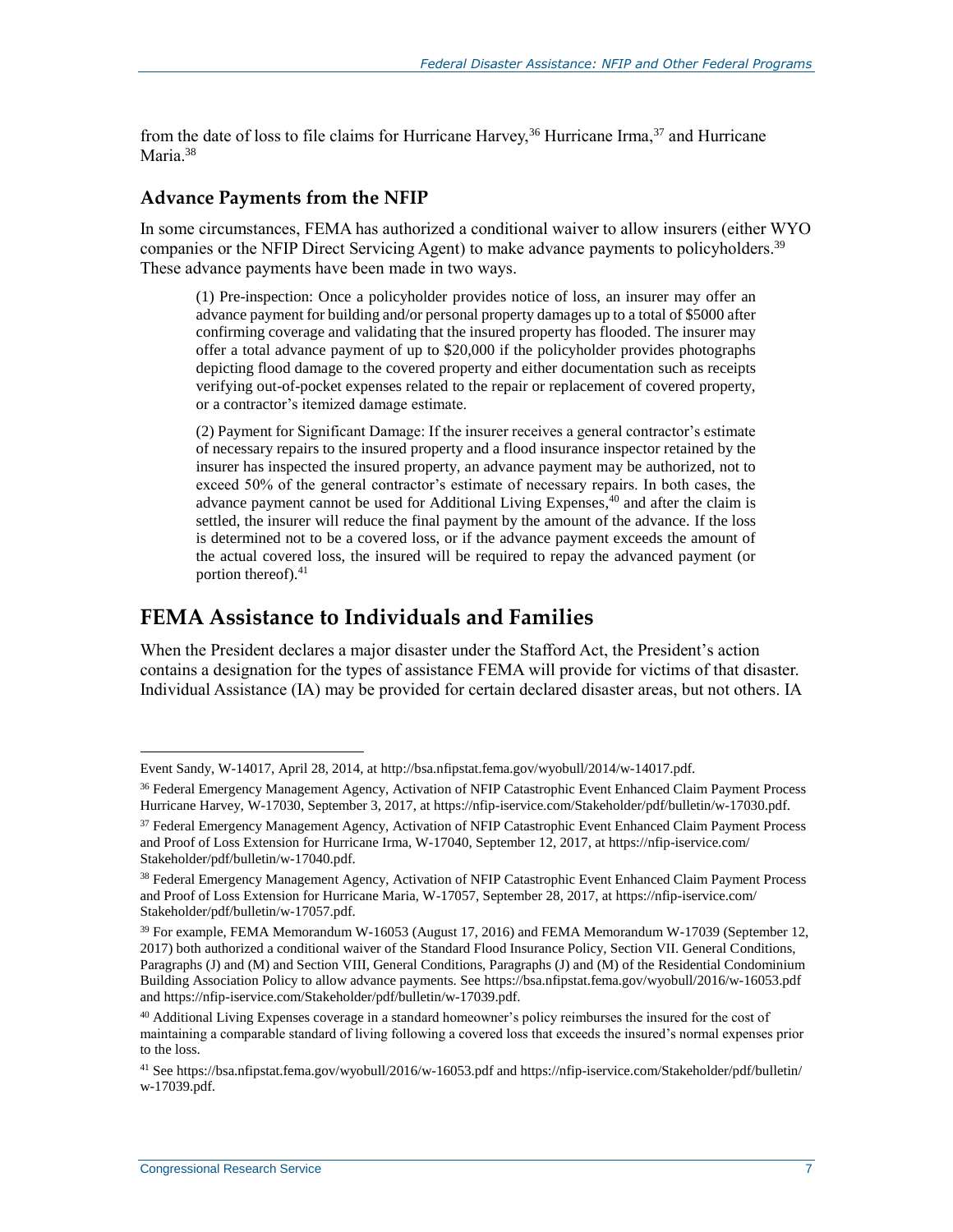provides help to individuals and families and can include several programs, depending on whether the governor of the affected state or the tribal leader has requested that specific help.<sup>42</sup>

#### **Individuals and Households Program**

The principal IA program to offer assistance to individuals and families is the Individuals and Households Program (IHP).<sup>43</sup> The IHP has two broad categories that assist families and individuals who have been impacted by disaster damage: housing assistance and other needs assistance. The total of all assistance to one household cannot exceed \$34,000. <sup>44</sup> Each household is considered a single applicant regardless of the number of household members.<sup>45</sup> In all instances, this help is intended to supplement, but not substitute for, existing insurance coverage. If applicants have insurance, any assistance provided by FEMA for losses covered by insurance should be considered an advance and must be repaid to FEMA upon receipt of an insurance payment settlement.

Under IHP, housing costs can be assumed by the federal government for up to 18 months.<sup>46</sup> Unlike other Stafford Act programs, housing is not cost shared with the state, but is all federal assistance. The types of housing assistance include monetary assistance, direct assistance, repairs, and replacement. Monetary Assistance is provided to individuals and families to address the costs to rent temporary housing while repairs are being made to their predisaster primary residence or while they transition to permanent housing. The amount of rental assistance available is calibrated to include housing and utility costs in the affected area. Direct Assistance provides temporary housing units to disaster survivors that are purchased or leased by the federal government. The IHP cost per household limit does not apply to Direct Assistance. The use of Direct Assistance, such as mobile homes and trailers, is rare and is generally considered a last resort to be employed only when other housing options are not available in the immediate disaster area.

The great majority of disaster housing help comes in the form of temporary rental assistance and repairs to a home which is not insured in order to make it habitable. This repair assistance does not include new utilities or improvements to the home, but does make the home conform to current, applicable building codes in the affected area. The goal is to repair the home to a safe and sanitary living or functioning condition. FEMA will not pay to return a home to its condition before the disaster. The IHP can also make a contribution through Replacement Assistance toward the replacement of an uninsured or underinsured owner-occupied residence that was damaged in a disaster event. However, the \$34,000 limit means that it is unlikely that IHP awards will pay for the full replacement of a residence. IHP recipients whose homes are located in a Special Flood Hazard Area and are in a community participating in the NFIP and who receive assistance for repair, replacement, permanent housing construction, and/or personal property as a result of a

 $\overline{a}$ <sup>42</sup> For additional information on FEMA Individual Assistance, see CRS Report R44619, *FEMA Disaster Housing: The Individuals and Households Program—Implementation and Potential Issues for Congress*.

<sup>43</sup> 42 U.S.C. 5174 §408.

<sup>&</sup>lt;sup>44</sup> This amount is adjusted annually in accordance with the Consumer Price Index. The latest adjustment was posted in Federal Emergency Management Agency, "Notice of Maximum Amount of Assistance Under the Individuals and Households Program," 82(196) *Federal Register* 47568, October 12, 2017.

<sup>45</sup> 44 C.F.R. 206.101(e)(2).

<sup>46</sup> 42 U.S.C. 5174 §408(c)(1)(B)(iii). This period can be extended by the President for "extraordinary circumstances" in the "public interest."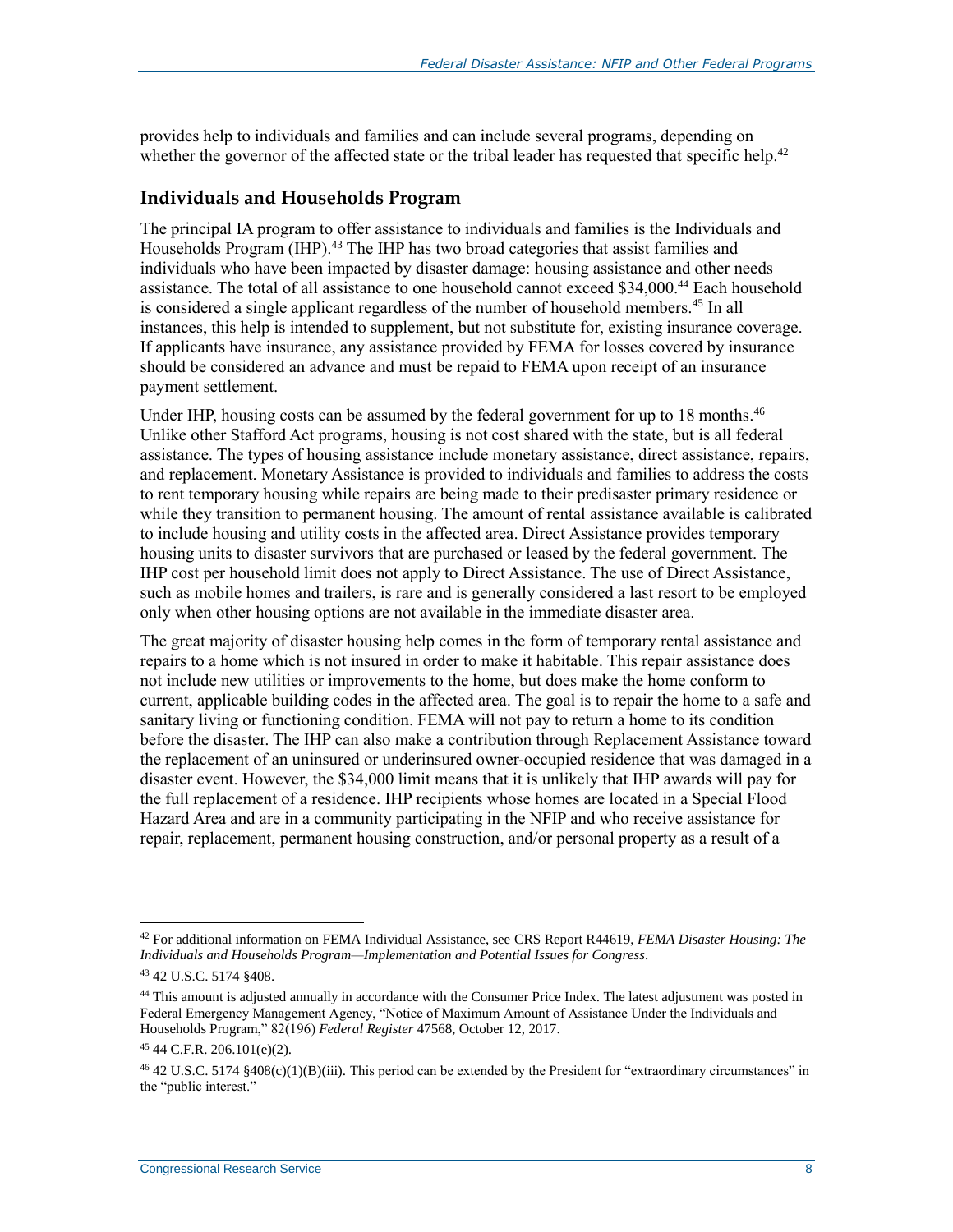flood-related disaster must obtain and maintain flood insurance as a condition of accepting disaster assistance.<sup>47</sup>

#### **Other Needs Assistance**

Funding for individuals and families is also available through the Other Needs Assistance (ONA) program. Unlike housing, ONA is cost shared with the state government on a 75% federal, 25% state basis. The ONA program is intended to address specific needs created by the disaster's impact. Assistance under ONA can include clothing, furniture, funeral expenses, child care, emergency medical and/or dental help, and a range of other needs.<sup>48</sup> Flood insurance may be required on insurable items (personal property) if they are to be located in a SFHA.<sup>49</sup>

#### **Group Flood Insurance**

One unique form of assistance that is eligible for ONA funding is the Group Flood Insurance Policy (GFIP) offered by FEMA to IHP recipients after major flood disasters.<sup>50</sup> The GFIP is a temporary mechanism for recipients of IHP funds—generally low-income persons—to acquire flood insurance following a flood loss. This assistance allows households time to recover from the disaster and be in a better position to buy flood insurance after the expiration of the GFIP.<sup>51</sup> The premium for the GFIP is a flat fee of \$600 per insured household, which is paid from ONA funds. A special deductible of \$200 (applicable separately to any buildings loss and any contents loss) applies to insured flood damage losses sustained by the insured property in the course of any subsequent flooding event during the term of the GFIP. The policy covers the maximum amount of IHP awards (currently \$34,000) and begins 60 days after the date of the applicable disaster declaration. The term of the policy is 36 months and is nonrenewable. FEMA is to provide a certificate of coverage to each household and contact the household 60 days before the policy is due to expire. The expiration notification from FEMA is designed, in part, to encourage policyholders to contact a local insurance agent or producer or a private insurance company selling NFIP policies under the WYO program, and advise them as to the amount of coverage the policyholder must maintain in order not to jeopardize their eligibility for future disaster assistance.

#### **Other Individual Assistance**

Other programs which may be available to individuals and families from FEMA include Crisis Counseling for disaster victims, <sup>52</sup> Disaster Legal Assistance, <sup>53</sup> and Disaster Unemployment Assistance (DUA).<sup>54</sup> The latter is available if there is a significant number unemployed due to the disaster who do not qualify for the regular state unemployment program. DUA is federally funded

 $47$  44 C.F.R. 206.110 (k)(3).

<sup>48</sup> 44 C.F.R. 206.119-120. For a detailed listing of ONA assistance, see FEMA Individuals and Households Program Fact Sheet, June 1, 2016, available at https://www.fema.gov/media-library/assets/documents/24945.

<sup>49</sup> FEMA, *What is FEMA's Individual Assistance Program*, June 16, 2016, https://www.fema.gov/media-library-data/ 1461689021638-cfcfd7f6c263635802fa7a76a19e00ea/FS001\_What\_is\_Individual\_Assistance\_508.pdf.

<sup>50</sup> 44 C.F.R. §61.17.

<sup>51</sup> 44 C.F.R. 206.119(d).

<sup>52</sup> Stafford Act §416, 42 U.S.C. §5177.

<sup>53</sup> 42 U.S.C. §5182.

<sup>54</sup> Stafford Act §410, 20 C.F.R. §625.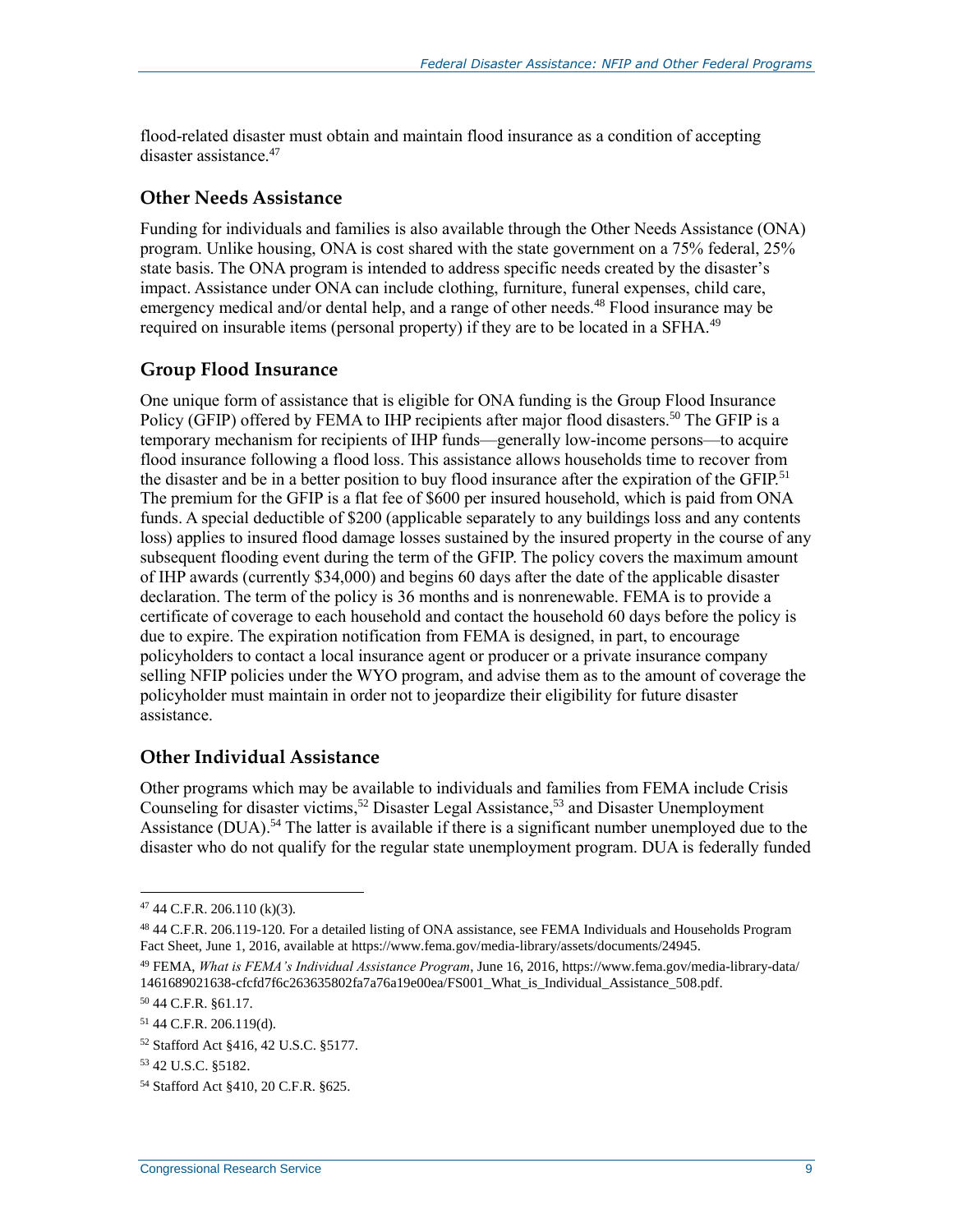through FEMA but is administered by the Department of Labor and State Unemployment Compensation agencies. These programs do not require flood insurance.

#### **Transitional Shelter Assistance**

FEMA also uses Public Assistance grants to provide short-term shelter for disaster survivors who are unable to return to their homes.<sup>55</sup> For instance, Transitional Shelter Assistance (TSA) provides short-term sheltering assistance to disaster survivors who have a continuing need for shelter after congregate shelters<sup>56</sup> have closed. The TSA initiative is intended to provide short-term lodging for eligible disaster survivors whose communities are either uninhabitable or inaccessible due to disaster-related damages. FEMA considers applicants' eligibility for TSA as part of the IHP application process.<sup>57</sup> TSA is authorized by the Stafford Act<sup>58</sup> and is subject to Public Assistance regulations on state cost share. However, TSA is administered through FEMA's Individual Assistance program, which is better prepared to collect information on individuals than Public Assistance.<sup>59</sup> For those who are eligible for TSA support, FEMA has the authority to fund the use of hotels or motels as transitional shelters, through direct payment to the participating hotels or motels.

#### **Sheltering and Temporary Essential Power Program**

In the aftermath of Hurricane Sandy in 2012, FEMA designed the Sheltering and Temporary Essential Power (STEP) Pilot Program to work with state, local, and tribal governments to carry out certain essential measures to help restore power, heat, and hot water to residential properties, allowing residents to remain in or return to their homes while permanent repairs were completed. The STEP program home repairs were not accomplished under the authority of the IHP program, but instead were funded under Section 403 of the Stafford Act,<sup>60</sup> which covers essential assistance; in other words, the grants were provided to eligible Public Assistance Grant Program applicants, who in turn used the funding for essential repairs to private residences. The STEP program was intended to reduce the demand for other FEMA-provided shelter, such as congregate shelters or TSA. STEP consisted of three elements: residential electrical meter repairs, shelter essential measures, and rapid temporary exterior repairs. FEMA delivered the STEP program through direct federal assistance; reimbursement of applicants<sup>61</sup> who perform, or contract for the performance of, authorized emergency protective measures; or a combination of the two. Individual residential property owners were not eligible to apply directly to STEP. Eligible costs under the STEP pilot program were limited to \$10,000 per residential unit,

<sup>58</sup> §403, 42 U.S.C. §5170b and §502, 42 U.S.C. §5192.

<sup>55</sup> For additional information on Public Assistance, see CRS Report R43990, *FEMA's Public Assistance Grant Program: Background and Considerations for Congress*.

<sup>&</sup>lt;sup>56</sup> FEMA defines a congregate shelter as any public or private facility that provides refuge to evacuees but that normally serves a nonrefuge function, such as schools, churches, or stadiums. See Federal Emergency Management Agency, *Mass Sheltering and Housing Assistance*, Recovery Strategy RS-2006-1, July 24, 2006, https://www.fema.gov/media-library-data/20130726-1824-25045-9144/mass\_sheltering\_and\_housing\_assistance.pdf.

<sup>57</sup> U.S. Government Accountability Office, *Hurricane Sandy: FEMA Has Improved Disaster Aid Verification but Could Act to Further Limit Improper Assistance*, GAO-15-15, December 2014, pp. 10-11, http://www.gao.gov/ products/GAO-15-15.

<sup>59</sup> U.S. Government Accountability Office, *Hurricane Sandy: FEMA Has Improved Disaster Aid Verification but Could Act to Further Limit Improper Assistance*, GAO-15-15, December 2014, p. 11, http://www.gao.gov/products/ GAO-15-15.

<sup>60</sup> 42 U.S.C. §5170b.

 $61$  Applicants can be state, local or tribal governments.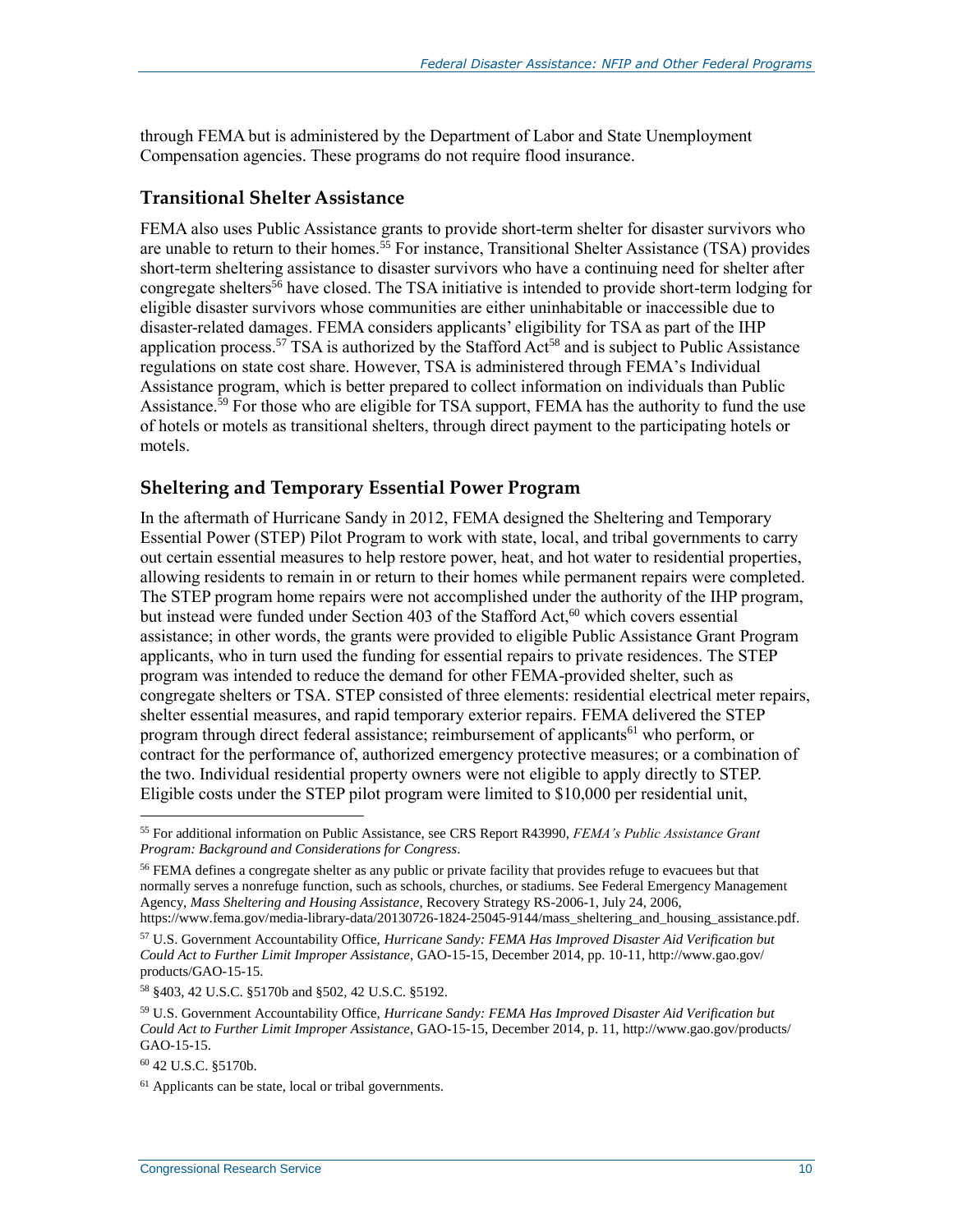including equipment, materials, labor, and any associated inspection fees that were necessary to accomplish work that was eligible under STEP.<sup>62</sup> STEP assistance was made available to residents in New York, New Jersey, and Connecticut.<sup>63</sup>

The STEP pilot program shared some commonality with IHP, as it provided basic repairs to disaster-affected residences. However, STEP was intended only to make homes habitable for the short term and did not provide any assistance beyond basic repairs to homes, whereas IHP provides financial assistance for home repair or replacement, rental expenses, damaged personal property, and other needs. In New York City, the New York City Rapid Repair Program augmented STEP to allow for repairs to multifamily dwellings and more permanent repairs needed to meet building codes.<sup>64</sup> As STEP funding was not provided to individuals, support from STEP did not affect the determination of any IA grant from FEMA. Households which benefitted from STEP support were not required to have or purchase flood insurance.<sup>65</sup>

FEMA instituted a similar program to STEP, called Shelter at Home, to address housing needs following the floods in Louisiana in August 2016 (FEMA-4277-DR-LA).<sup>66</sup> Eligible costs under the Shelter at Home program were limited to single-family owner-occupied properties for repairs up to a maximum value of \$15,000. As with the STEP program, Shelter at Home assistance did not affect the determination of any IA grant from FEMA and there was no flood insurance requirement for recipients of Shelter at Home assistance.<sup>67</sup>

STEP programs were instituted in Texas following Hurricane Harvey (FEMA-4332-DR-TX), in Florida following Hurricane Irma (FEMA-4337-DR-FL),<sup>68</sup> in Puerto Rico following Hurricane Irma (FEMA-4336-DR-PR) and Hurricane Maria (FEMA-4339-DR-PR), and in the U.S. Virgin Islands following Hurricane Irma (FEMA-4335-DR-VI) and Hurricane Maria (FEMA-4340-DR-VI). All of these STEP programs were available only for disaster-damaged single-family owneroccupied primary residential properties, including duplexes and townhomes. The Texas program is known as Partial Repair and Essential Power for Sheltering (PREPS). <sup>69</sup> All of the STEP programs for the 2017 hurricanes capped the cost of repairs at \$20,000. As with previous STEP programs, STEP assistance for the 2017 hurricanes did not affect a FEMA IHP applicant's eligibility for repair, replacement, or permanent or semipermanent housing construction assistance, if approved, under Section 408 of the Stafford Act,<sup>70</sup> and there was no flood insurance

<sup>62</sup> FEMA Recovery Program Guidance: *Sheltering and Temporary Essential Power (STEP) Pilot Program*, November 6, 2012, https://www.fema.gov/media-library-data/20130726-1858-25045-8258/step\_pilot\_program\_final\_111612.pdf.

<sup>63</sup> U.S. Government Accountability Office, *Hurricane Sandy: FEMA Has Improved Disaster Aid Verification but Could Act to Further Limit Improper Assistance*, GAO-15-15, December 2014, p. 12, http://www.gao.gov/products/ GAO-15-15.

<sup>64</sup> U.S. Government Accountability Office, *Hurricane Sandy: FEMA Has Improved Disaster Aid Verification but Could Act to Further Limit Improper Assistance*, GAO-15-15, December 2014, p. 11, http://www.gao.gov/products/ GAO-15-15.

<sup>65</sup> U.S. Government Accountability Office, *Hurricane Sandy: FEMA Has Improved Disaster Aid Verification but Could Act to Further Limit Improper Assistance*, GAO-15-15, December 2014, p. 11, http://www.gao.gov/products/ GAO-15-15.

<sup>66</sup> https://www.fema.gov/disaster/4277.

<sup>67</sup> For further information about Shelter at Home, see https://shelterathome.la.gov/.

<sup>68</sup> FEMA, "Temporary Emergency Housing Mission Sets Path for Long-Term Recovery," March 13, 2018, https://www.fema.gov/news-release/2018/03/13/temporary-emergency-housing-mission-sets-path-long-term-recovery.

<sup>69</sup> Texas Rebuilds, "Partial Repair and Essential Power for Sheltering (PREPS), Examples of Temporary Repairs," http://texasrebuilds.com/pdf/texasglo\_preps\_brochure\_11x17.pdf.

<sup>70</sup> 42 U.S.C. 5174 §408.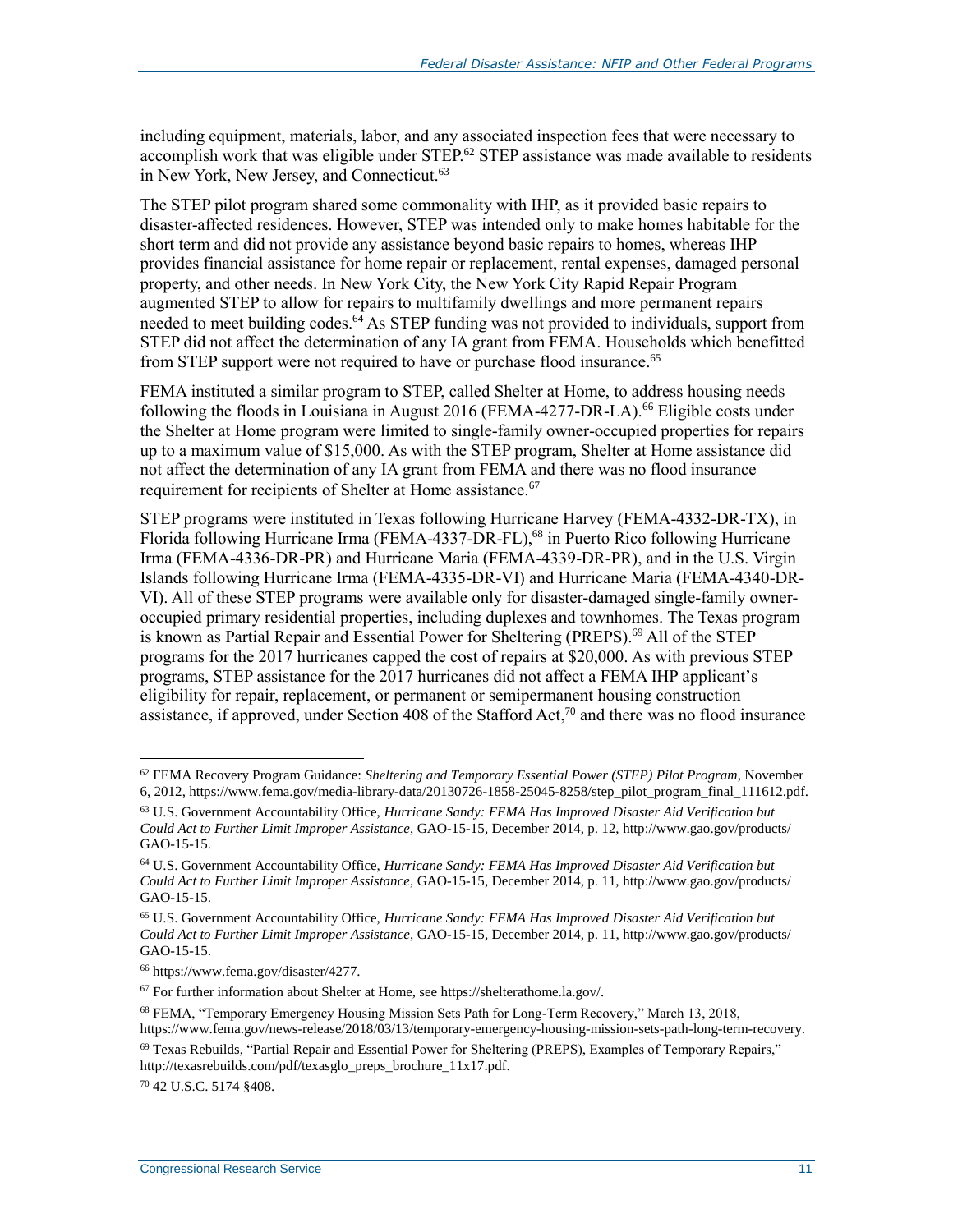requirement for recipients other than providing documentation of flood insurance or certification of no flood insurance. 71

#### **The Coastal Barrier Resources System and Housing Assistance**

The Coastal Barrier Resources Act [\(P.L. 97-348,](http://www.congress.gov/cgi-lis/bdquery/R?d097:FLD002:@1(97+348)) as amended through [P.L. 106-390\)](http://www.congress.gov/cgi-lis/bdquery/R?d106:FLD002:@1(106+390)) restricts housing assistance provided under Section 408 of the Stafford Act. Housing assistance, including repair, replacement, and semipermanent or permanent construction, is not authorized to those who live in the Coastal Barrier Resources System (CBRS) or in an Otherwise Protected Area (OPA).<sup>72</sup> However, essential assistance under Section 403 of the Stafford Act is allowed in the CBRS and in OPAs.<sup>73</sup> In addition, although FEMA discourages some types of sheltering in CBRA or OPA areas, none of the STEP policies exclude implementation of STEP in CBRAs/OPAs. STEP is funded as an emergency protective measure under Section 403 and is, therefore, exempt from most of the CBRA/OPA restrictions.<sup>74</sup>

### **SBA Disaster Loan Program**

The Small Business Administration (SBA)<sup>75</sup> Disaster Loan Program provides direct loans to businesses, nonprofit organizations, homeowners, and renters to repair or replace property damaged or destroyed in a federally declared disaster. SBA Disaster Loans include Home and Personal Property Disaster Loans, Business Physical Disaster Loans, and Economic Injury Disaster Loans. About 83% of direct disaster loans are awarded to individuals and households rather than small businesses.<sup>76</sup> The program generally offers disaster loans at a fixed rate that have loan maturities of up to 30 years. The SBA Disaster Loan Program can be put into effect by five types of declarations: two types of Presidential Declarations as authorized by the Stafford Act, and three types of SBA declarations.<sup>77</sup> The type of declaration determines what types of loans are made available, but has no bearing on the loan terms or loan caps.

<sup>71</sup> Federal Emergency Management Agency, Sheltering and Temporary Essential Power (STEP) Pilot Program for FEMA-4337-DR-FL, Final Policy Approval, September 30, 2017; Federal Emergency Management Agency, Sheltering and Temporary Essential Power (STEP) Pilot Program for FEMA-4336-DR-PR and FEMA-4339-DR-PR, October 29, 2017; Federal Emergency Management Agency, Sheltering and Temporary Essential Power (STEP) Pilot Program for FEMA-4335-DR-VI and FEMA-4340-DR-VI, October 27, 2017, memos provided by FEMA Congressional Affairs staff, November 13, 2017; and Federal Emergency Management Agency, Partial Repair and Essential Power for Sheltering (PREPS) Pilot Program for FEMA-4332-DR-TX, November 20, 2017, memo provided by FEMA Congressional Affairs staff, November 20, 2017.

<sup>72</sup> 16 U.S.C. §3504.

<sup>73</sup> 16 U.S.C. §3505(6)(E).

<sup>74</sup> Email correspondence from FEMA Congressional Affairs staff, November 13, 2017.

<sup>75</sup> For further information about the Small Business Administration, see CRS Report R41309, *The SBA Disaster Loan Program: Overview and Possible Issues for Congress* and CRS Report R44412, *SBA Disaster Loan Program: Frequently Asked Questions*.

<sup>76</sup> 13 C.F.R. §123.3. Further information on SBA Disaster Loans is available in CRS Report R44412, *SBA Disaster Loan Program: Frequently Asked Questions*.

<sup>77</sup> See 13 C.F.R. §123.3(a)(3), 13 C.F.R. 123.3(a)(4), 13 C.F.R. §123.3(a)(5), and 15 U.S.C. §632(k). A summary of the types of declarations that trigger SBA loans is available in CRS Report R44412, *SBA Disaster Loan Program: Frequently Asked Questions*.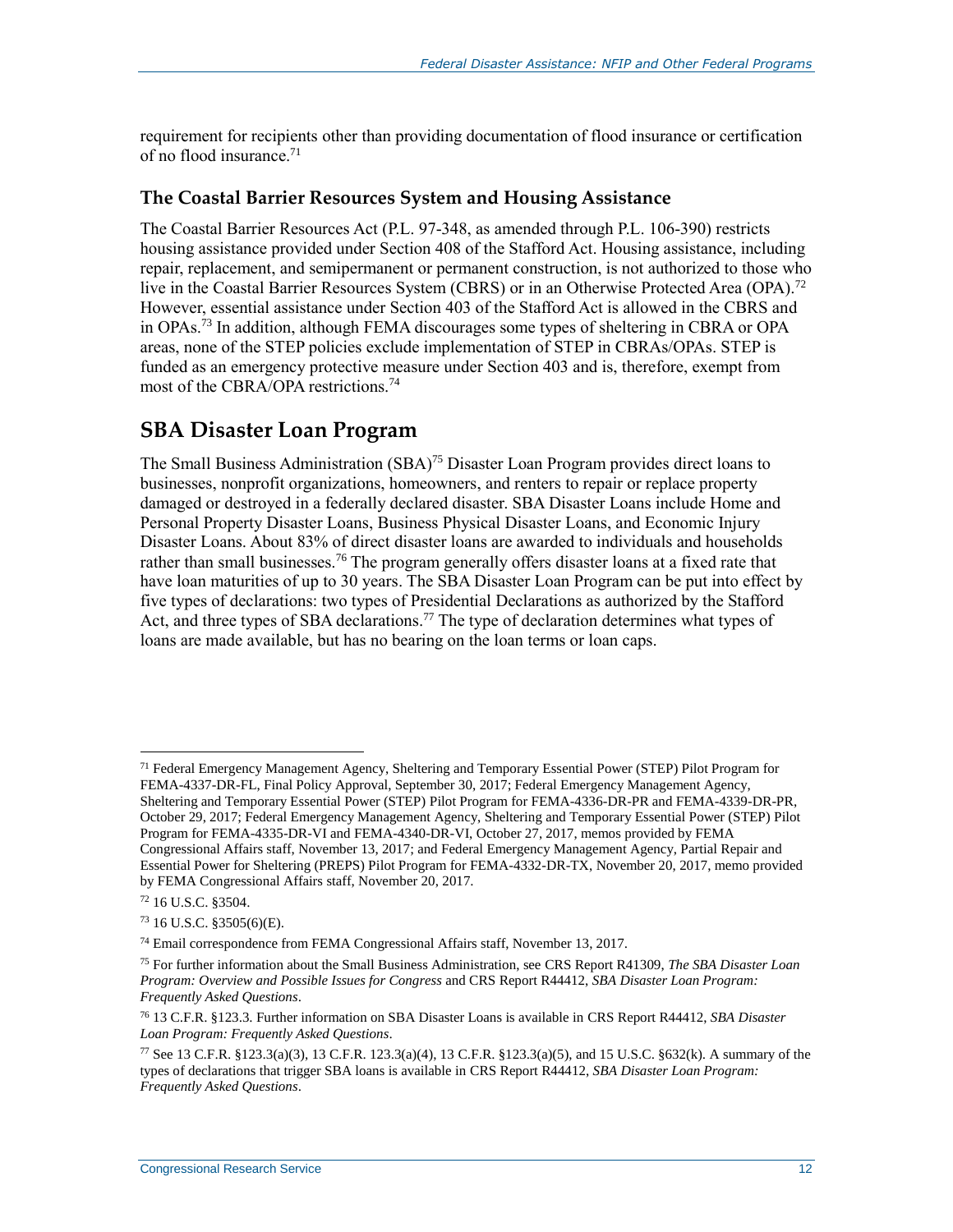#### **SBA Personal Property Loans**

A Personal Property Loan provides a creditworthy homeowner or renter in a declared disaster area with up to \$40,000 to repair or replace personal property owned by the survivor, while Real Property Loans provide creditworthy homeowners with up to \$200,000 to repair or restore the homeowners' primary residence to its predisaster condition. Only uninsured or otherwise uncompensated disaster losses are eligible.<sup>78</sup> The amount that SBA will lend depends on the cost of repairing or replacing the home and/or personal property (minus insurance settlements or grant assistance). The loans may not be used to upgrade a home or build additions to a home unless the upgrade or addition is required by city or county building codes.<sup>79</sup> However, a homeowner can borrow additional funds beyond the cost of repair to cover the costs of mitigation intended to protect their property against future damage; however, mitigation funds may not exceed 20% of the disaster damage, as verified by SBA, to a maximum of \$200,000 for home loans.<sup>80</sup>

Disaster loans may be used in conjunction with other types of assistance, including insurance, but only to the extent that there is no duplication of benefit. The Stafford Act requires federal agencies providing disaster assistance to ensure that businesses and individuals do not receive disaster assistance for losses for which they have already been compensated.<sup>81</sup> SBA regulations prohibit applicants from receiving a home disaster loan if their damaged property can be repaired or replaced with the proceeds of insurance, gifts, or other compensation.<sup>82</sup> These amounts must either be deducted from the amount of the claimed losses or, if received after SBA has approved and disbursed a loan, as principal payments on their loans.<sup>83</sup>

#### **SBA Flood Insurance Requirements**

Recipients of SBA loans must carry flood insurance for the life of the loan.<sup>84</sup> Because the National Flood Insurance Reform Act of 1994, among other things, made flood insurance requirements directly applicable to agencies that provide government loans, such as the SBA,<sup>85</sup> such agencies cannot subsidize, insure, or guarantee any loan if the property securing the loan is in a SFHA of a community not participating in the NFIP. In addition, the SBA will deem an applicant ineligible for a home disaster loan if the SBA determines that the applicant assumed the risk by not maintaining flood insurance as required by an earlier SBA disaster loan when the current loss is also due to flood.<sup>86</sup> SBA loans are not available for properties in the Coastal Barrier Resources System (CBRS) or in an Otherwise Protected Area (OPA).<sup>87</sup>

<sup>78</sup> 13 C.F.R. §123.105(a)(1) and 13 C.F.R. §123.105(a)(2).

<sup>79</sup> 13 C.F.R. §123.105(a)(2).

<sup>80</sup> 13 C.F.R. §123.107.

<sup>81</sup> Stafford Act §312, 42 U.S.C. §5177.

<sup>82</sup> For a discussion of rules prohibiting the Duplication of Benefits, see CRS Report R44553, *SBA and CDBG-DR Duplication of Benefits in the Administration of Disaster Assistance: Background, Policy Issues, and Options for Congress*.

<sup>83</sup> 13 C.F.R. 123.101(c).

<sup>84</sup> 13 C.F.R. §120.170.

<sup>85</sup> 42 U.S.C. §4012a(b)(2).

<sup>86</sup> 13 C.F.R. §123.101(d).

<sup>87</sup> 13 C.F.R. §120.175.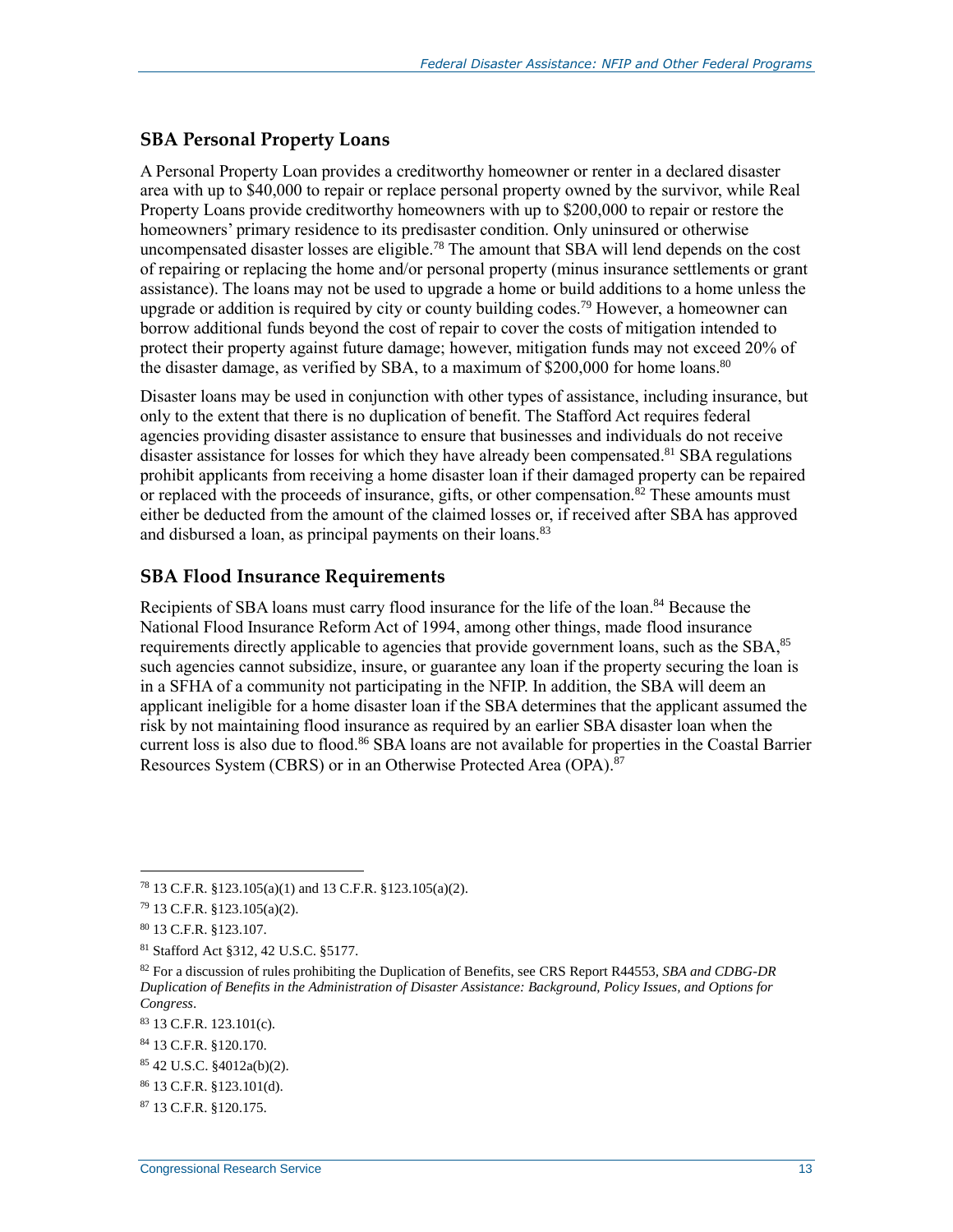## **Assistance Which May Be Available to Individuals and Families After a Flood**

In addition to NFIP and other federal assistance that may be automatically triggered with a disaster declaration, individuals may also access federal assistance that is not automatically triggered by such declarations. In some instances that are perceived as catastrophic events, Congress has provided additional resources to states and local governments through the Department of Housing and Urban Development's Community Development Block Grant Disaster Recovery Program (CDBG-DR). The CDBG-DR program is not automatically triggered by a disaster. Instead, Congress has occasionally addressed unmet disaster needs by providing supplemental disaster-related appropriations for the CDBG-DR program. Consequently, CDBG-DR is not provided for all major disasters declared under the Stafford Act, but only provided at the discretion of Congress.

## **HUD Community Development Block Grant Disaster Recovery Program**

The CDBG-DR program is designed to help communities and neighborhoods that otherwise might not recover after a disaster due to limited resources. Eligible grantees include states, units of local government, Indian tribes, and other areas designated by the President as disaster areas. Generally, CDBG-DR grantees must use at least 70% of the funds for activities that principally benefit low- and moderate-income (LMI) persons or areas. Due to the block grant nature of the program, local and state officials exercise a great deal of discretion in determining which combination of eligible activities to employ. This allows communities to use CDBG-DR funds to meet disaster-related needs, including short-term disaster relief, mitigation activities, and longterm recovery activities.<sup>88</sup> Communities and states are also free to amend and revise their annual CDBG plans in response to flood in order to address imminent threats to the health and safety of residents. Communities, at the discretion of Congress, may be reimbursed by CDBG-DR funds for use of their regular CDBG allocation. This results from explicit language included in some appropriations bills.<sup>89</sup>

HUD does not provide CDBG-DR funding directly to individuals; however, individuals and families may benefit from a number of the eligible activities for which CDBG-DR funds can be used. Examples of these activities include buyouts of damaged properties in a floodplain and relocating residents to safer areas, relocation payments for people and businesses displaced by a disaster, rehabilitation of homes and buildings damaged by the disaster, and homeownership activities such as down payment assistance, interest rate subsidies, and loan guarantees for disaster victims.<sup>90</sup>

#### **Examples of CDBG-DR Assistance After Major Floods**

Some of the biggest flood-related CDBG-DR grants have been made available in the aftermath of hurricanes. For example, following the 2005 hurricane season (particularly Hurricanes Katrina,

<sup>88</sup> CRS Report RL33330, *Community Development Block Grant Funds in Disaster Relief and Recovery*.

<sup>89</sup> For a further discussion of CDBG allocations, see CRS Report RL33330, *Community Development Block Grant Funds in Disaster Relief and Recovery*.

<sup>90</sup> Department of Housing and Urban Development, *Community Development Block Grant Disaster Recovery Program*, at https://www.hudexchange.info/programs/cdbg-dr/.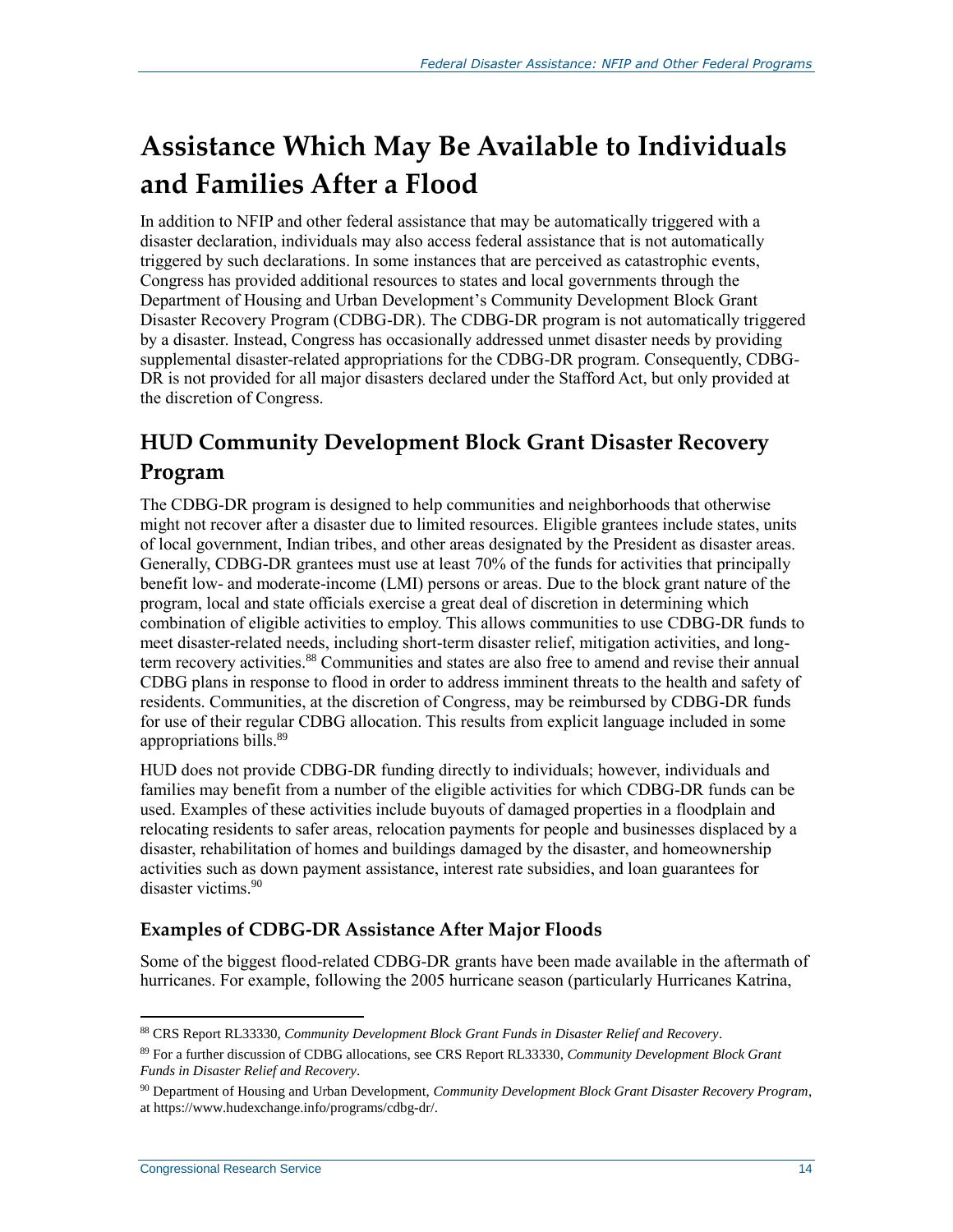Rita, and Wilma), Congress provided \$19.7 billion in CDBG-DR funding to five states (Alabama, Florida, Louisiana, Mississippi, and Texas). Louisiana and Mississippi were the two states hardest hit by the 2005 hurricanes and received \$13.4 billion and \$5.5 billion, respectively. Both states devoted the majority of the CDBG-DR funding to housing recovery, with particular support for homeowners. Louisiana state officials used \$3 billion of CDBG-DR funding for the Road Home program. This program defined a homeowner's potential grant amount as the estimated cost to repair or rebuild the home, minus any insurance payments and FEMA assistance for structural repairs, up to a maximum of \$150,000. This potential amount was then reduced by 30% for homeowners who did not carry insurance (homeowners insurance and also flood insurance if the property was in a SFHA and the community participated in the NFIP). The state also reduced the award to remove Duplication of Benefits and unpaid taxes owed to the state.<sup>91</sup> Homeowners could choose to repair their property or to relocate (with only 60% of the potential grant amount available if they chose to relocate out of Louisiana). Mississippi established a similar program called the Mississippi Homeowner Grant Program. The maximum assistance in the Mississippi program considered the applicant's income relative to the area median income, and whether or not the property was located in a SFHA. Assistance in Mississippi was also conditional on homeowners' willingness to attach covenants to the property that created commitments to maintain flood insurance, rebuild and repair in accordance with applicable building codes and local ordinances, and elevate the property in accordance with the most recent FEMA guidelines.<sup>92</sup>

After Hurricane Sandy, which made landfall in October 2012, \$16 billion (\$15.8 billion after the sequester) was awarded in CDBG-DR funding to New York City and the states of Connecticut, Maryland, New Jersey, New York, and Rhode Island. This funding has been used in a variety of ways which provide funding directly to individuals and families, including housing rehabilitation and replacement, resilient rebuilding (for example, elevation of a property), property acquisition, and coastal resiliency measures. The State of New Jersey used CDBG-DR funding after Hurricane Sandy to make grants of up to \$10,000 through its Homeowner Resettlement Program which homeowners could use toward addressing anything that would provide an incentive to remain in their community. One of the eligible expenses for which this money could be used was to pay flood insurance premiums.<sup>93</sup> The Resettlement Program was only available to homeowners in the nine most impacted counties whose property was their primary residence which they owned and occupied at the time of the storm, and whose residence sustained a FEMA-verified loss of \$8,000 or greater or more than one foot of flooding on the first floor. Before the funds were released, the homeowner was required to sign a promissory note to reside in the county for three years; otherwise, they would have to repay the funds to the state. Initially 60% of the funds were reserved for LMI families in accordance with HUD income guidelines. The disbursement of the funds was evaluated in the order in which the requests were received.

Following the 2017 Hurricanes (Harvey, Irma, and Maria), there were three relevant acts containing CDBG-DR supplemental appropriations. Texas was allocated \$57.8 million for damages associated with Hurricane Harvey.<sup>94</sup> The first supplemental allocated an additional

<sup>91</sup> Jonathan Spader and Jennifer Turnham, "CDBG Disaster Recovery Assistance and Homeowners' Rebuilding Outcomes Following Hurricanes Katrina and Rita," *Housing Policy Debate*, vol. 24, no. 1 (2014), pp. 213-237.

<sup>92</sup> HUD, *Recovery Snapshot: Mississippi Homeowners Grant Program*, March 31, 2006, 2 pp. https://www.hudexchange.info/onecpd/assets/File/CDBG-DR-Case-Study-Mississippi-Homeowner-Compensation-Grants.pdf.

<sup>93</sup> New Jersey Department of Community Affairs. Community Development Block Grant Disaster Recovery Action Plan. March 2013. http://www.state.nj.us/dca/announcements/pdf/CDBG-DisasterRecoveryActionPlan.pdf. See pp. 4-7 to 4-9 for a detailed description of the New Jersey Homeowner Resettlement program.

<sup>94</sup> P.L. 115-31.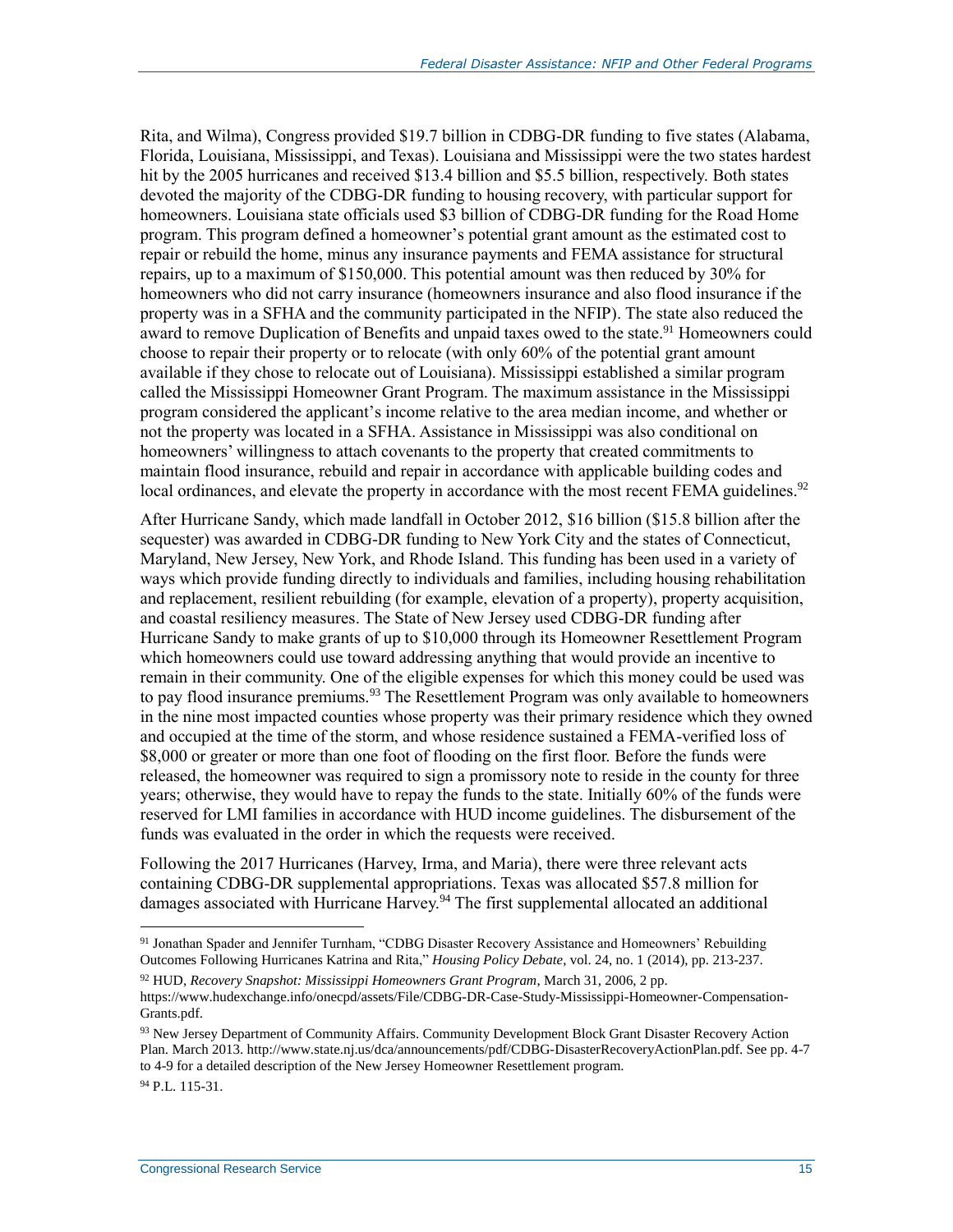\$5.024 billion to Texas, \$616 million to Florida, \$1.507 billion to Puerto Rico, and \$243 million to the U.S. Virgin Islands.<sup>95</sup> In the second supplemental, Congress did not provide HUD with any CDBG-DR funding, although it did make some modifications to eligibility, to include tribes, and set expenditure deadlines.<sup>96</sup> In the third supplemental,<sup>97</sup> HUD was allocated \$28 billion in CDBG-DR funding. Congress required that these funds be used for two purposes:

- 1. Up to \$16 billion to address remaining unmet needs from major disasters in 2017, including Hurricanes Harvey, Irma, and Maria as well as California wildfires and subsequent mudslides. Congress specified that at least \$11 million of this be targeted to Puerto Rico and the Virgin Islands, with \$2 billion to repair and upgrade the electrical grid in these jurisdictions.
- 2. At least \$12 billion to support mitigation activities among CDBG-DR grantees that experienced presidentially declared disasters from 2015 through 2017. After addressing remaining 2017 unmet needs, HUD was able to make an additional \$3.9 billion available for mitigation, bringing the amount available for mitigation to nearly \$16 billion for recent CDBG-DR grantees.

CDBG-DR funding from the third supplemental for the 2017 hurricanes, including mitigation funding, allocated \$18.4 billion to Puerto Rico, \$4.7 billion to Texas, \$1.21 billion to the U.S. Virgin Islands, and \$707.3 million to Florida.

## **Summary and Considerations for Congress**

### **Communities Which Do Not Participate in the NFIP**

Congress may consider whether they agree that individual households should be disadvantaged by a decision made by their community, over which an individual is likely to have very little control. Individuals who live in a community which has not joined, withdraws from, or which has been suspended from the NFIP, are not allowed to buy or renew NFIP flood insurance and are barred from applying for SBA loans. These households may wish to buy NFIP flood insurance but are not allowed to do so, because of their community's NFIP status (or nonstatus).

**[Table 1](#page-19-0)** provides summary information on available federal assistance from an NFIP insurance policy, FEMA Individuals and Households Program, and SBA disaster loans. This information is provided dependent on the status of the individual's property in the Special Flood Hazard Area, the community's participation in the NFIP, and whether that individual has the required insurance coverage.

<sup>95</sup> P.L. 115-56.

 $96$  P.L. 115-72.

<sup>97</sup> P.L. 115-123.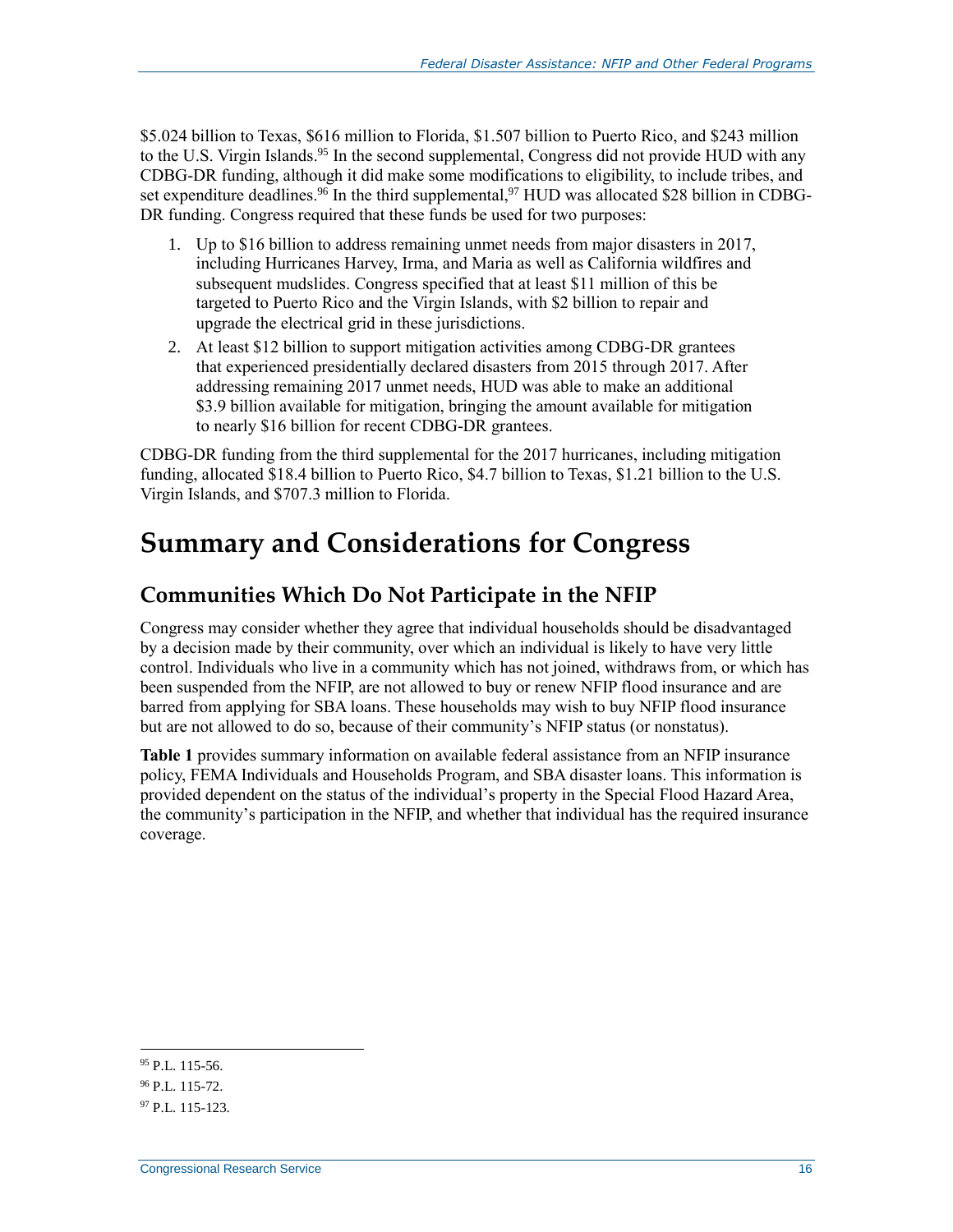<span id="page-19-0"></span>

| <b>NFIP Status</b>                                                                              | Occupancy<br><b>Type</b>                  | <b>Maximum</b><br><b>Available from</b><br><b>NFIP Policy</b> | <b>Maximum</b><br><b>Available from</b><br><b>FEMA IHP If in</b><br><b>Stafford Act</b><br><b>Declared</b><br><b>Disaster Area</b>                              | Maximum<br><b>Available from</b><br><b>SBA Disaster</b><br>Loan After a<br><b>Declaration</b> |
|-------------------------------------------------------------------------------------------------|-------------------------------------------|---------------------------------------------------------------|-----------------------------------------------------------------------------------------------------------------------------------------------------------------|-----------------------------------------------------------------------------------------------|
| In SFHA with flood<br>insurance, community<br>participates in NFIP                              | 1-4 family<br>structures                  | Building: \$250,000                                           | Individual<br>Assistance: up to<br>limit of \$34,000;<br>IA reduced by<br>amount of NFIP<br>proceeds received                                                   | <b>SBA Personal</b><br>Property Loan: up<br>to \$40,000                                       |
|                                                                                                 |                                           | Contents:<br>\$100,000                                        |                                                                                                                                                                 |                                                                                               |
|                                                                                                 | Condominium<br>units                      | Building: \$250,000                                           |                                                                                                                                                                 | <b>SBA Real Property</b><br>Loan: up to<br>\$200,000                                          |
|                                                                                                 |                                           | Contents:<br>\$100,000                                        |                                                                                                                                                                 |                                                                                               |
|                                                                                                 | Other residential                         | Building: \$500,000                                           |                                                                                                                                                                 | Recipients of SBA                                                                             |
|                                                                                                 | structures.                               | Contents:                                                     |                                                                                                                                                                 | loans must carry<br>flood insurance<br>for the life of the<br>loan                            |
|                                                                                                 | RCBAP policies,<br>business<br>structures | \$100,000                                                     |                                                                                                                                                                 |                                                                                               |
| In SFHA without flood<br>insurance when required<br>to do so, community<br>participates in NFIP | All occupancy<br>types                    | Nothing                                                       | Individual<br>Assistance: up to<br>limit of \$34,000;<br>must obtain and<br>maintain flood<br>insurance as a<br>condition of<br>accepting housing<br>assistance | Nothing                                                                                       |
| Not in SFHA with<br>Preferred Risk Policy,<br>community participates in<br><b>NFIP</b>          | I-4 family<br>structures                  | Building: \$250,000<br>Contents:<br>\$100,000                 | Individual<br>Assistance: up to<br>limit of \$34,000                                                                                                            | <b>SBA Personal</b><br>Property Loan: up<br>to \$40,000                                       |
|                                                                                                 | Other residential<br>structures           | Building: \$250,000                                           |                                                                                                                                                                 | SBA Real Property<br>Loan: up to<br>\$200,000                                                 |
|                                                                                                 |                                           | Contents:<br>\$100,000                                        |                                                                                                                                                                 |                                                                                               |
|                                                                                                 | <b>Business</b><br>structures             | Buildings:<br>\$500,000                                       |                                                                                                                                                                 | Recipients of SBA<br>loans must carry<br>flood insurance                                      |
|                                                                                                 |                                           | Contents:<br>\$500,000                                        |                                                                                                                                                                 | for the life of the<br>loan                                                                   |

| Table I. Available Funding Based on NFIP Status |  |
|-------------------------------------------------|--|
|-------------------------------------------------|--|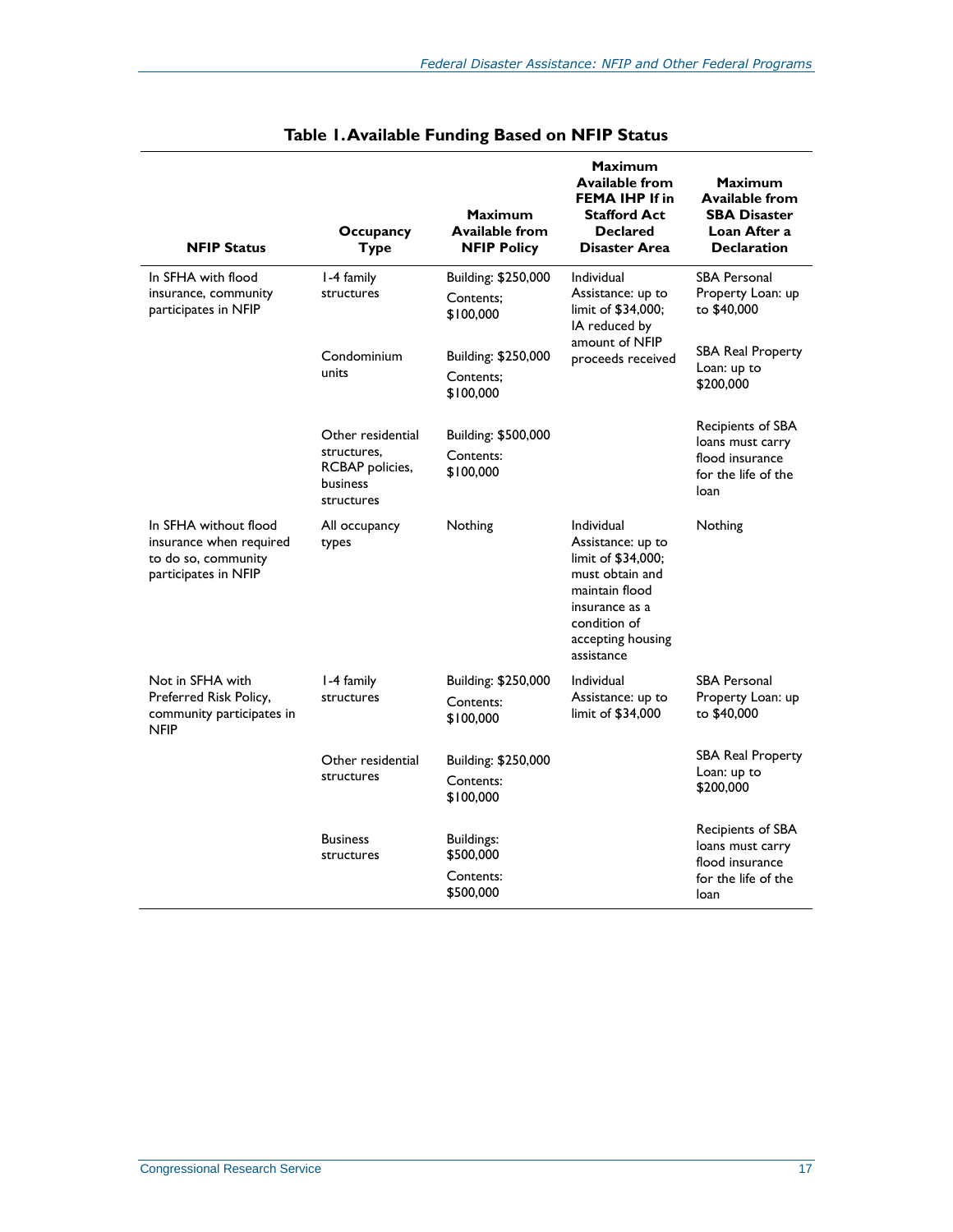| <b>NFIP Status</b>                                                                                       | Occupancy<br><b>Type</b> | <b>Maximum</b><br><b>Available from</b><br><b>NFIP Policy</b>    | <b>Maximum</b><br><b>Available from</b><br><b>FEMA IHP If in</b><br><b>Stafford Act</b><br><b>Declared</b><br>Disaster Area                                                            | <b>Maximum</b><br><b>Available from</b><br><b>SBA Disaster</b><br>Loan After a<br><b>Declaration</b> |
|----------------------------------------------------------------------------------------------------------|--------------------------|------------------------------------------------------------------|----------------------------------------------------------------------------------------------------------------------------------------------------------------------------------------|------------------------------------------------------------------------------------------------------|
| Not in SFHA, without<br>flood insurance,<br>community participates in<br><b>NFIP</b>                     | All occupancy<br>types   | Nothing                                                          | Individual<br>Assistance: up to<br>limit of \$34,000                                                                                                                                   | <b>SBA Personal</b><br>Property Loan: up<br>to \$40,000                                              |
|                                                                                                          |                          |                                                                  |                                                                                                                                                                                        | <b>SBA Real Property</b><br>Loan: up to<br>\$200,000                                                 |
|                                                                                                          |                          |                                                                  |                                                                                                                                                                                        | Recipients of SBA<br>loans must carry<br>flood insurance<br>for the life of the<br>loan              |
| In Coastal Barrier<br>Resources System (CBRS)<br>or Otherwise Protected<br>Areas (OPA)                   | All occupancy<br>types   | Nothing-<br>properties in<br>CBRS cannot buy<br>flood insurance  | <b>Individual</b><br>Assistance:<br>essential<br>assistance under<br>Section 403 of the<br>Stafford Act may<br>be available by<br>exception; housing<br>assistance is not<br>available | Nothing-SBA<br>may not make or<br>guarantee any loan<br>within the CBRS                              |
| Not in SFHA, community<br>does not participate in<br>NFIP or withdraws from<br>NFIP or is suspended from | All occupancy<br>types   | Nothing-<br>residents of<br>communities<br>which do not          | Individual<br>Assistance: up to<br>limit of \$34,000                                                                                                                                   | <b>SBA Personal</b><br>Property Loan: up<br>to \$40,000                                              |
| <b>NFIP</b>                                                                                              |                          | participate in the<br>NFIP cannot buy<br>NFIP flood<br>insurance |                                                                                                                                                                                        | <b>SBA Real Property</b><br>Loan: up to<br>\$200,000                                                 |
|                                                                                                          |                          |                                                                  |                                                                                                                                                                                        | Recipients of SBA<br>loans must carry<br>flood insurance<br>for the life of the<br>loan              |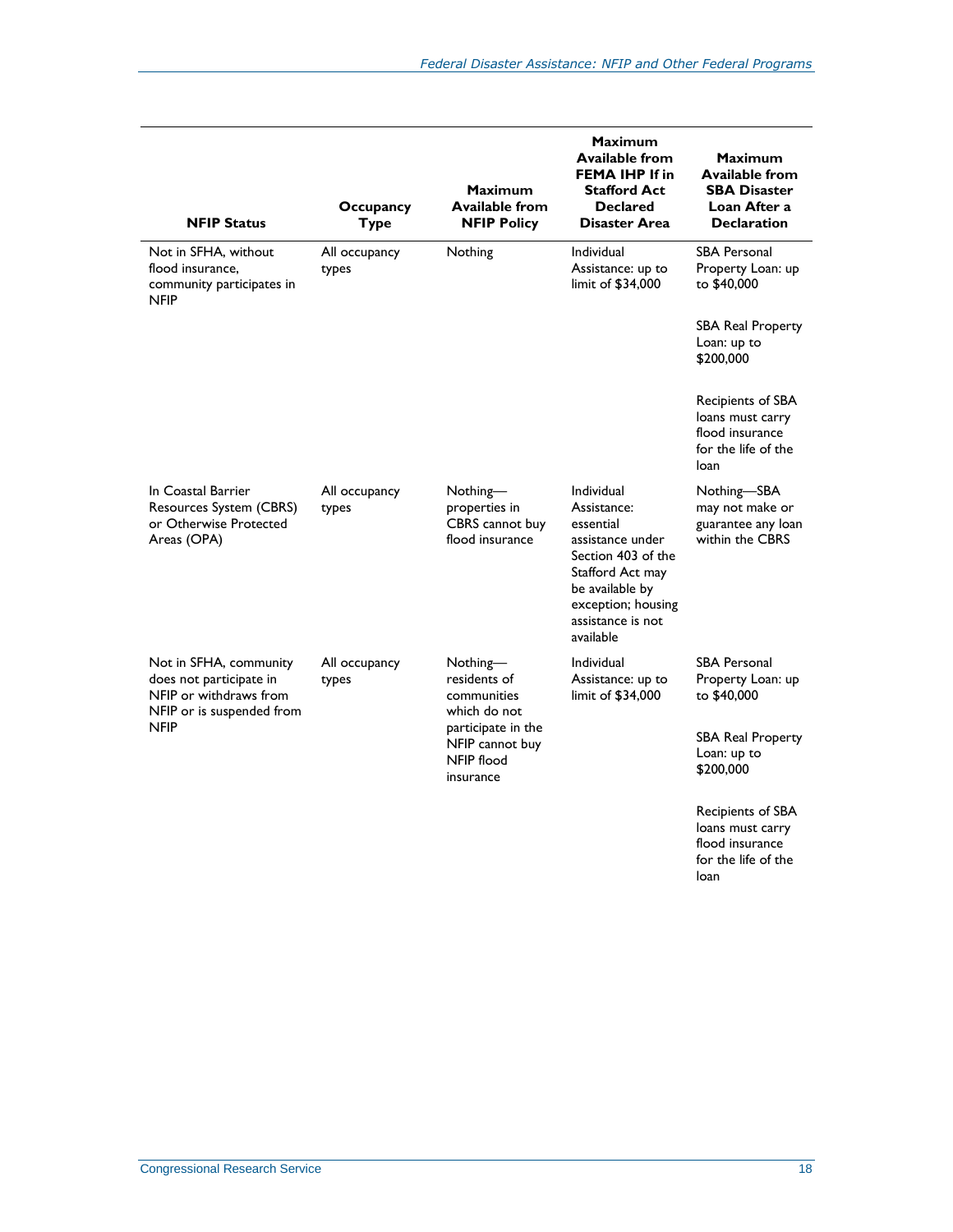| <b>NFIP Status</b>                                                                                        | Occupancy<br>Type      | Maximum<br><b>Available from</b><br><b>NFIP Policy</b>                                                                                                                                                          | <b>Maximum</b><br><b>Available from</b><br><b>FEMA IHP If in</b><br><b>Stafford Act</b><br><b>Declared</b><br><b>Disaster Area</b>                                                                                                                                                                                              | Maximum<br><b>Available from</b><br><b>SBA Disaster</b><br>Loan After a<br><b>Declaration</b> |
|-----------------------------------------------------------------------------------------------------------|------------------------|-----------------------------------------------------------------------------------------------------------------------------------------------------------------------------------------------------------------|---------------------------------------------------------------------------------------------------------------------------------------------------------------------------------------------------------------------------------------------------------------------------------------------------------------------------------|-----------------------------------------------------------------------------------------------|
| In SFHA, community does<br>not participate in NFIP or<br>withdraws from NFIP or is<br>suspended from NFIP | All occupancy<br>types | Residents of<br>suspended<br>communities<br>cannot purchase<br>or renew NFIP<br>flood insurance<br>policies, but<br>policies in force at<br>the time of<br>suspension remain<br>in force for the<br>policy term | Federal assistance<br>is not available for<br>the acquisition or<br>construction of<br>buildings in<br>identified SHFAs,<br>if the community<br>includes an area<br>which has been<br>identified as a<br>SFHA for at least<br>one year; essential<br>assistance under<br>Section 403 of the<br>Stafford Act may<br>be available | SBA loans are not<br>available                                                                |

**Source:** Information on NFIP: 42 U.S.C. §4001 et seq., 42 U.S.C. §4106(a), and FEMA, *Flood Insurance Manual, Rating Section*, Revised October 2016, at [https://www.fema.gov/media-library/assets/documents/127010.](https://www.fema.gov/media-library/assets/documents/127010)

Information on IHP: 42 U.S.C. §5174(h) and FEMA, *Federal Register* 81, October 1, 2016, page 40431.

Information on SBA: 13 C.F.R. §123.105(a)(2) and 13 C.F.R. §123.120.170.

Information on CBRS: 13 C.F.R. §123.120.175 and 13 C.F.R. §123.120.17.

## **Unequal Amount of Assistance Available Through Flood Insurance and Disaster Assistance**

There is often a perception that flood victims get large amounts of disaster aid and that this may act as a moral hazard which discourages people from purchasing flood insurance and/or adopting risk reduction measures.<sup>98</sup> In fact, the amount of FEMA Individual Assistance after a flood is relatively limited; many of the headline reports of federal aid refer to public assistance or assistance which is not available to all individuals. Flood insurance may be preferable for governments, since policyholders cover a portion of the costs through premium payments. Flood insurance may also be better for individuals, as uninsured households fare less well than those with insurance. Generally, residents must live in a federally declared disaster area to be eligible to receive disaster assistance or disaster loans; in contrast, NFIP policyholders may claim for damages from any flood, regardless of whether the flood was a declared disaster under federal law. Although the maximum coverage available under the NFIP may not be sufficient to cover all flood-related losses, an individual or family will generally be able to get more from NFIP insurance than from disaster assistance. For example, homeowners are able to get up to \$350,000 for buildings and contents together and renters are able to get up to \$100,000, compared to a maximum of \$34,000 per household from FEMA disaster assistance. In addition, most disaster

<sup>98</sup> For example, see Carolyn Kousky and Leonard Shabman, *The Realities of Federal Disaster Aid: The Case of Floods*, Resources for the Future, Issue Brief 12-02, Washington, DC, April 2012, p. 1, http://www.rff.org/files/sharepoint/ WorkImages/Download/RFF-IB-12-02.pdf.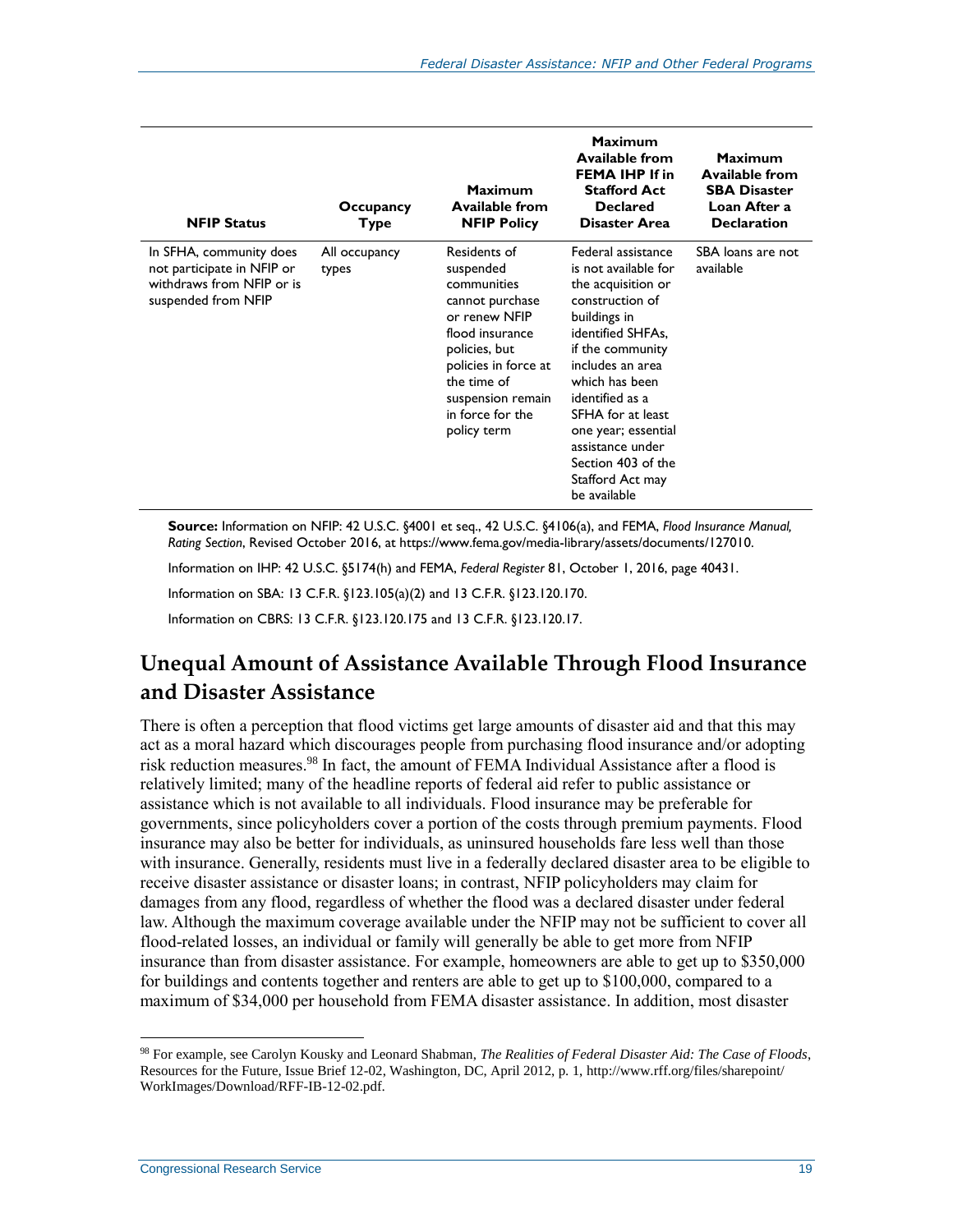victims do not receive the maximum amount available under FEMA disaster assistance. For example, after the South Carolina floods in October 2015, although less than 5% of households in the counties receiving IHP had NFIP flood insurance, the average IHP payment was about \$3,200.<sup>99</sup> In contrast, the average NFIP claim for the South Carolina floods was \$34,934.<sup>100</sup> Neither flood insurance payments nor Individual Assistance payments need to be paid back; however, the amount available through IA will be reduced by the amount of NFIP proceeds received for the same damages. In addition, a household without flood insurance will only be able to get IA under a limited set of circumstances. An individual or household may be able to borrow up to \$240,000 through a combination of SBA Personal Property and Real Property Loans; however, these loans must be paid back with interest. In order to receive SBA loans, recipients must carry flood insurance for the life of the loan. The amount of this assistance is subject to Duplication of Benefits and sequence protocols.

The nexus between flood insurance and disaster assistance reveals conflicting aims: the desire to encourage individuals and households to purchase flood insurance versus the humanitarian objective of providing assistance following a disaster so that people do not suffer unnecessarily. This is fundamentally a moral hazard question. A fully individualistic approach to flood risk would advocate that individuals and households should purchase adequate flood insurance to protect themselves against a major flood disaster. A more egalitarian approach could take the view that individuals do not necessarily have a free choice on whether or not they purchase flood insurance (for example, residents of a community which does not participate in the NFIP) and that some individuals and households may not be able to afford sufficient coverage. In this case, the policy question is whether or not the federal government should step in after a disaster even if the victims do not have flood insurance. Congress may allow these conflicting policies to continue and to retain the current difference between the amounts available from flood insurance and disaster assistance, or may consider proposals that would alter the balance between assistance and insurance.

## **Availability of Alternative Funding**

A significant amount of money is available to individuals and households through funding sources which are not available in all disasters, particularly through CDBG-DR. For example, homeowners in Louisiana and Mississippi could get grants of up to \$150,000 after the 2005 hurricane season, as could homeowners in New Jersey after Hurricane Sandy. Rather than being funded through the annual appropriations process, statutory authority for CDBG-DR funding is provided via supplemental appropriations which are awarded by Congress only in extraordinary circumstances that have resulted in significant unmet needs for long-term recovery. Because Congress has so far opted to use special appropriations to deliver CDBG-DR funds rather than establishing a permanent CDBG disaster recovery program, HUD cannot create permanent regulations and guidance of how states should implement CDBG-DR grants.<sup>101</sup> This may lead to delay and/or confusion in implementation, and may also subject program design decisions to local politics.<sup>102</sup> Unless the individual state required homeowners to purchase flood insurance, the

<sup>99</sup> Figures calculated by CRS from data available at https://www.fema.gov/disaster/4241 and from data provided in email correspondence from FEMA Congressional Affairs, February 8, 2017.

<sup>100</sup> Federal Emergency Management Agency, Significant Flood Events, at https://www.fema.gov/significant-floodevents.

<sup>&</sup>lt;sup>101</sup> Recently HUD has developed a set of waivers and alternatives to reflect lessons learned from CDBG-DR assistance.

<sup>&</sup>lt;sup>102</sup> See Jonathan Spader and Jennifer Turnham, "CDBG Disaster Recovery Assistance and Homeowners' Rebuilding Outcomes Following Hurricanes Katrina and Rita," *Housing Policy Debate*, vol. 24, no. 1 (2014), pp. 213-237. They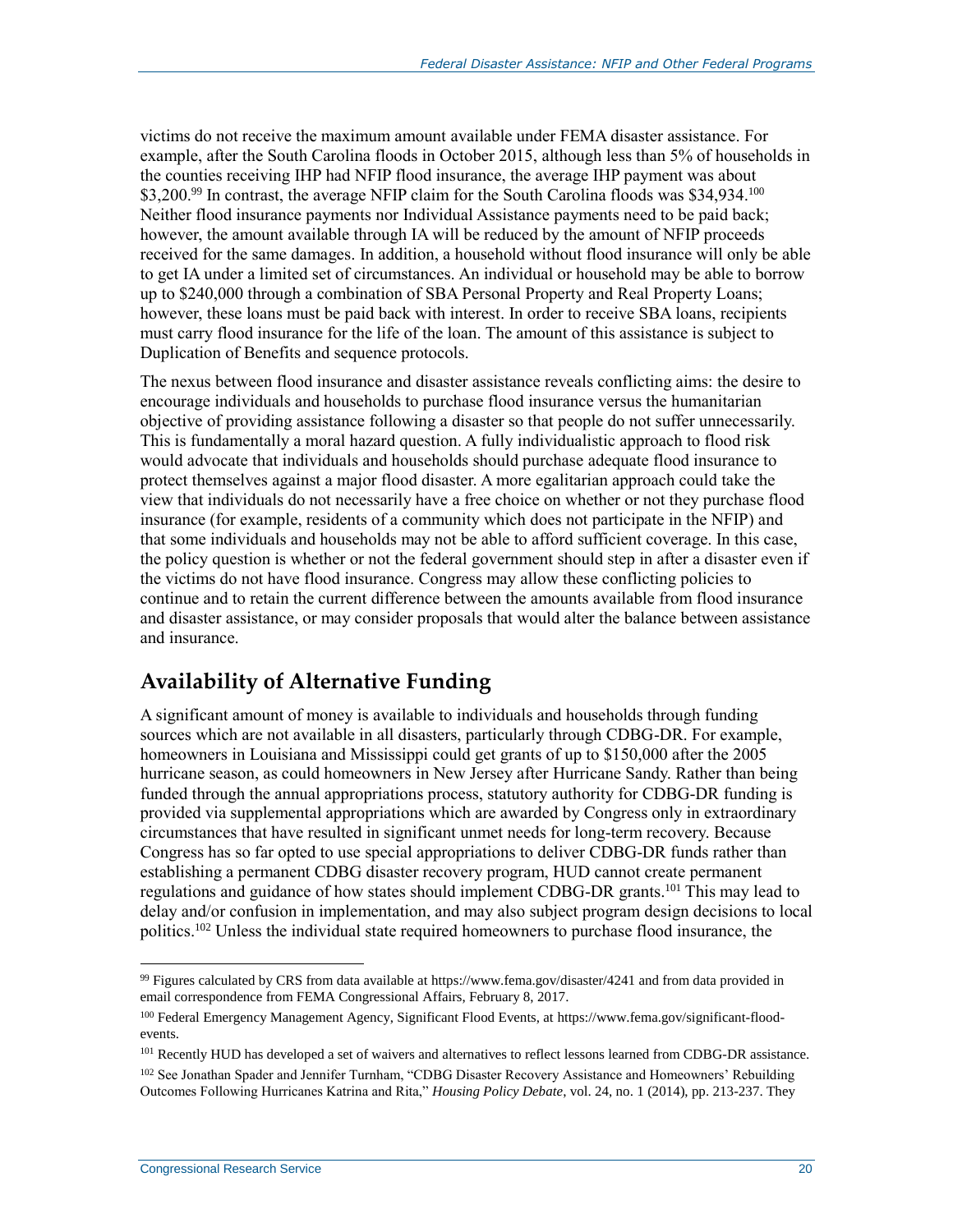recipients of CDBG-DR grants are exempt from the requirement to purchase flood insurance.<sup>103</sup> Given the unequal use of CDBG-DR, there may be an issue of equity in disaster housing assistance, where some disaster events receive an expanded form of federal assistance to meet housing needs in the form of CDBG, which can create different tiers of disaster housing assistance for declared disasters. 104

## **Considerations for NFIP Reauthorization**

NFIP's authorization will expire on November 30, 2018. The availability of NFIP insurance has impacts on other programs operated by FEMA and other agencies such as SBA and HUD. Separately from, or in conjunction with, NFIP reauthorization, the impacts on other programs may be useful to consider. In particular, Congress may consider revising the requirements associated with the Flood Disaster Protection Act and flood insurance.

### **Resources for Further Information**

Other sources of disaster assistance are described in detail in the following CRS reports; however, this is not a comprehensive list of available disaster assistance following a flood, but rather a sampling of the most commonly used programs.

- CRS Report R44593, *[Introduction to the National Flood Insurance Program](http://www.crs.gov/Reports/R44593)  [\(NFIP\)](http://www.crs.gov/Reports/R44593)*
- CRS Report R41981, *[Congressional Primer on Responding to Major Disasters](http://www.crs.gov/Reports/R41981)  [and Emergencies](http://www.crs.gov/Reports/R41981)*
- CRS Report R44619, *[FEMA Disaster Housing: The Individuals and Households](http://www.crs.gov/Reports/R44619)  [Program—Implementation and Potential Issues for Congress](http://www.crs.gov/Reports/R44619)*
- CRS Report R41309, *[The SBA Disaster Loan Program: Overview and Possible](http://www.crs.gov/Reports/R41309)  [Issues for Congress](http://www.crs.gov/Reports/R41309)*
- CRS Report RL31734, *[Federal Disaster Assistance Response and Recovery](http://www.crs.gov/Reports/RL31734)  [Programs: Brief Summaries](http://www.crs.gov/Reports/RL31734)*
- CRS Report RL33330, *[Community Development Block Grant Funds in Disaster](http://www.crs.gov/Reports/RL33330)  [Relief and Recovery](http://www.crs.gov/Reports/RL33330)*
- CRS Report R45084, *[2017 Disaster Supplemental Appropriations: Overview](http://www.crs.gov/Reports/R45084)*

argued that both Louisiana and Mississippi allocated a disproportionate share of CDBG-DR funds after the 2005 hurricanes to homeowner properties compared with rental properties.

<sup>103</sup> 24 C.F.R. §58.6(a)(3).

<sup>104</sup> See CRS Report R44619, *FEMA Disaster Housing: The Individuals and Households Program—Implementation and Potential Issues for Congress* for a fuller discussion of this issue.